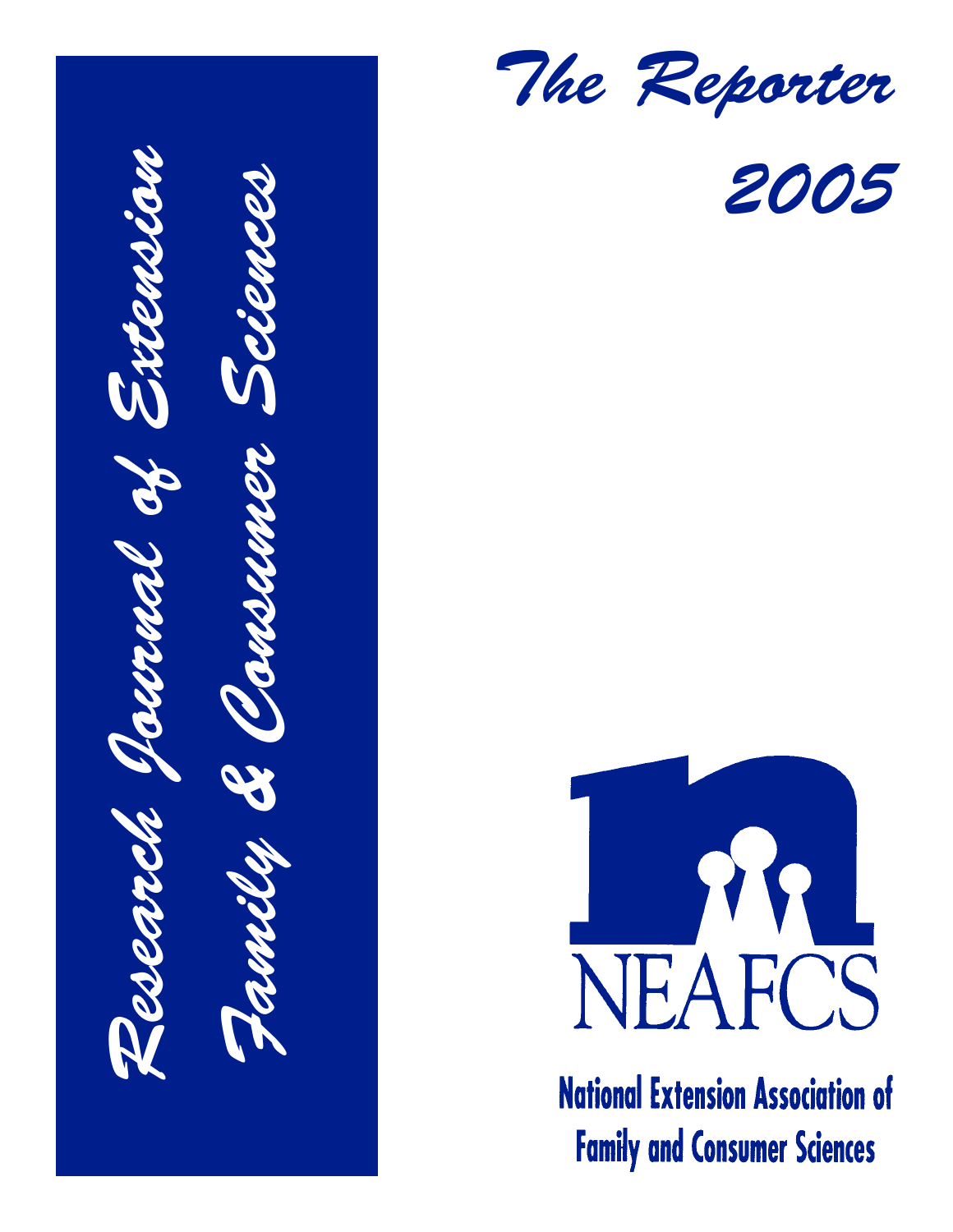## **xxx,** *Continued from previous page* **2004-2005 EXECUTIVE BOARD**

**PRESIDENT** Marilyn Y. Gore

**PRESIDENT-ELECT** Sandra Jean McLain

**SECRETARY** Kathy Dothage

**TREASURER** Rebecca Jane Travnichek

**IMMEDIATE PAST PRESIDENT** Sharon Hoelscher Day

**VP FOR AWARDS & RECOGNITION** Amy L. Peterson

**VP FOR MEMBER RESOURCES** Ruth C. Jackson

**VP FOR PROFESSIONAL DEVELOPMENT** Laura L. Sant

**VP FOR PUBLIC AFFAIRS** Luann K. Boyer

**CENTRAL REGION DIRECTOR** Susan Elaine Brown

**EASTERN REGION DIRECTOR** Linda U. Byster

**SOUTHERN REGION DIRECTOR** Judith Edwards Breland

**WESTERN REGION DIRECTOR** Margie P. Memmott

**NEAFCS NATIONAL OFFICE** 762 Walker Road, Suite C P.O. Box 239 Great Falls, VA 22066 (703) 759-1040 Toll-free: 800-808-9133 Fax: (703) 759-4801 Email: info@neafcs.org

**EXECUTIVE DIRECTOR:** Michele Grassley Franklin



*THE RESEARCH JOURNAL OF EXTENSION FAMI-LY & CONSUMER SCIENCES*, the official journal of the National Extension Association of Family and Consumer Sciences (NEAFCS), is published annually.

Subscriptions are available to life members and retirees, family and consumer science professionals in business and industry, government, education, supporting organizations, and others interested in the work of Extension family and consumer science educators. Send subscription orders or requests for additional copies to: NEAFCS National Office, 762 Walker Road, Suite C, P.O. Box 239, Great Falls, VA 22066.

The National Extension Association of Family and Consumer Sciences (NEAFCS) educates its professionals to empower individuals and families to make informed decisions. NEAFCS is an equal opportunity and affirmative action association. NEAFCS values and seeks a diverse membership. NEAFCS does not discriminate on the basis of gender, race, creed, age, sexual orientation, national origin or disability.

Mention of any program, service, product or manufacturer in publications of the National Extension Association of Family and Consumer Sciences does not constitute endorsement of such programs, products, services or manufacturers by NEAFCS, any state Extension organization or the Cooperative Extension system.

**EDITOR:** Jan Scholl, Pennsylvania State University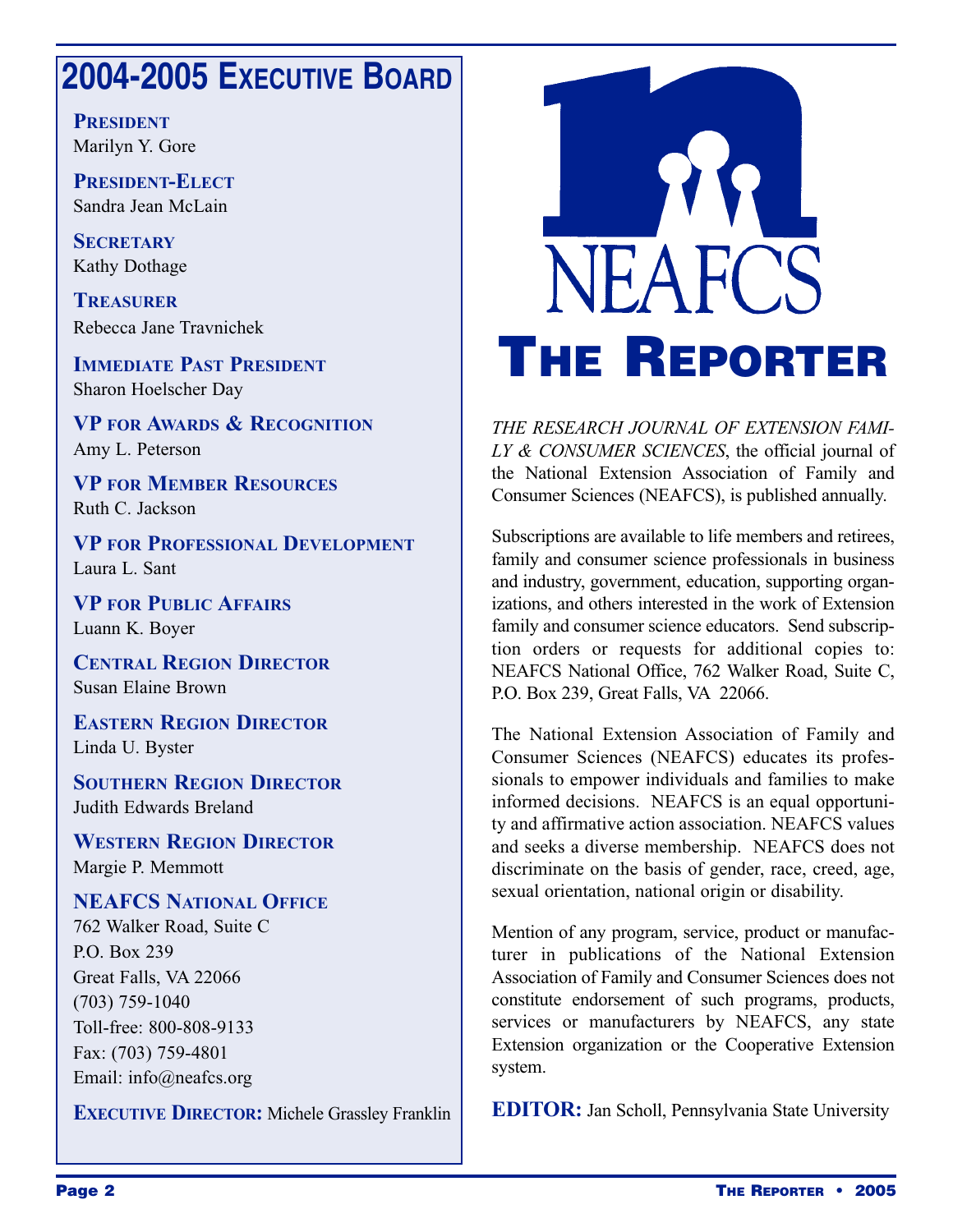# **Contents**

#### **PAPERS**

| Put Your Skills to Work: Improving Financial Management Practices 13 |  |
|----------------------------------------------------------------------|--|
| PYSTW: An Employment Education Program for Low-Income Hispanics 17   |  |
|                                                                      |  |

### **GRACE FRYSINGER TRAVEL FELLOWSHIP REPORT**

|--|--|--|--|

### **SPECIAL FEATURES**

| Research to Practice Articles/Research Fellowship Opportunity 24 |  |
|------------------------------------------------------------------|--|
|                                                                  |  |
| Selected FCS Research Articles in Other Refereed Journals 27-28  |  |
|                                                                  |  |

# **2004 Journal Editorial Task Force**

| Jan Scholl, Chair, Pennsylvania State Extension                                 | Heidi Le Blanc, Utah State University Cooperative<br>Extension             |
|---------------------------------------------------------------------------------|----------------------------------------------------------------------------|
| Chutima Ganthavorn, Co-Chair, University of<br>California Cooperative Extension | Marsha Lockard, University of Idaho Extension                              |
| Jennifer Lynn Abel, Virginia Cooperative Extension                              | Rebecca Zamora-VanSice, Colorado State<br>University Cooperative Extension |
| Sara Burczy, University of Vermont Extension                                    | Juanita O'Campo Waits, VP Member Resources,                                |
| Lisa Tucker Burris, University of Arkansas<br>Extension                         | University of Arizona Extension                                            |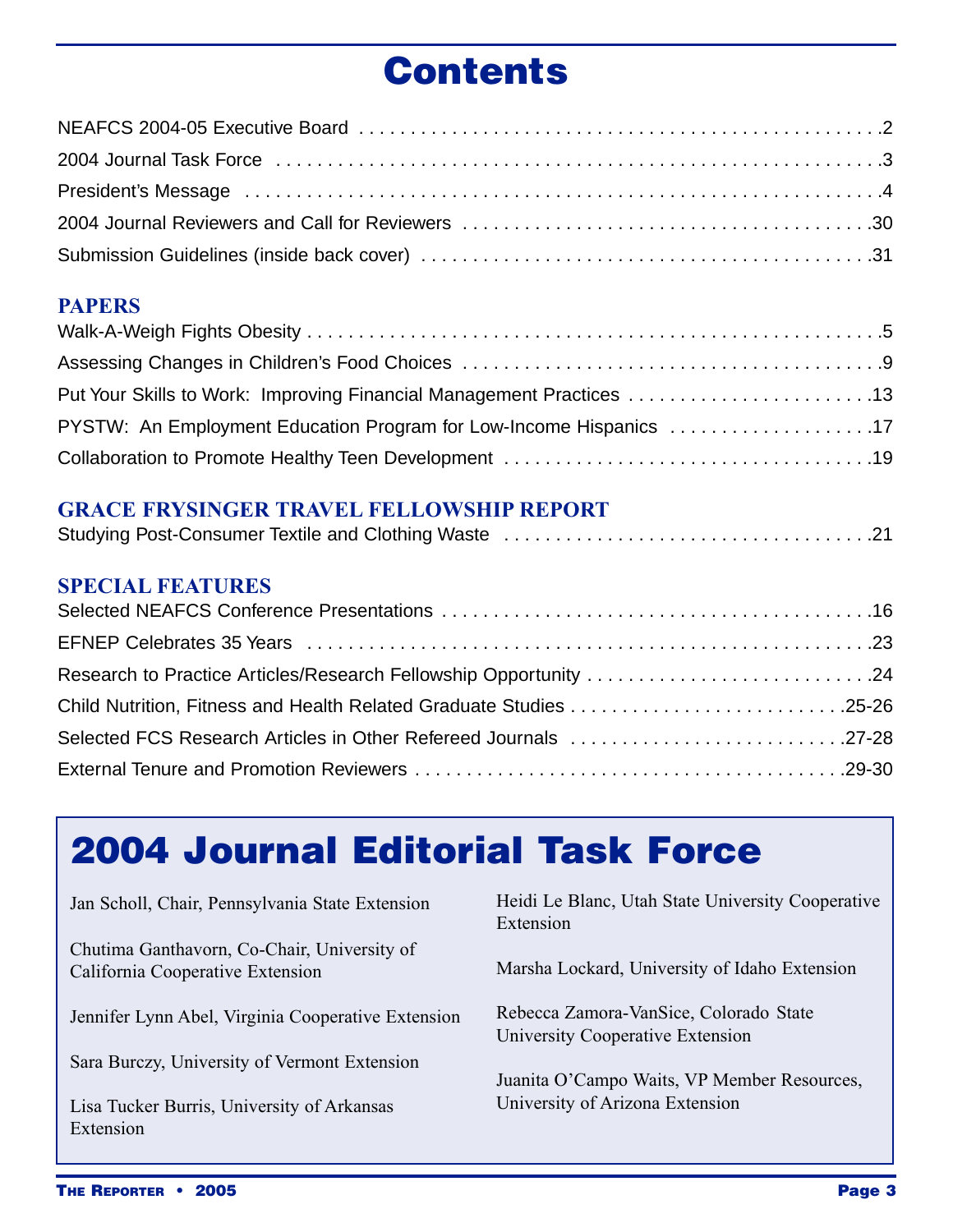# **President's Message**



Dear NEAFCS members:

It is truly exciting to write my first correspondence to you as NEAFCS president! With budget changes and the elimination of Extension family and consumer sciences in one of the North Carolina counties that I work, I thought this day would not come.

In a 2003 PILD speech to our members, Dr. Anna Mae Kobbe predicted what happened to me in 2004. She stated that FCS would take bigger hits in program downsizing. Dr. Kobbe is by no means a soothsayer, but as the CSREES (Cooperative State Research, Education and Extension Service) Director for Families, 4-H and Nutrition, she saw the writing on the wall and was alerting attendees to become more diligent in promoting their work. She indicated that in order to keep FCS visible and funded, we must tell our story

through impact statements and local data. The Research Journal of Extension Family & Consumer Sciences (The Reporter) serves as a vehicle for us to do this.

I would encourage you not to place this document in your TO READ pile, but, do three things:

- 1. Read the journal from cover to cover and write letters or notes of thanks and encouragement to all of the Extension researchers,
- 2. Consider submitting an article for future editions, and
- 3. Share this document with your co-workers, local legislators, advisory council members and other supporters.

Special thanks to all of the Extension researchers who have provided timely information for inclusion in this journal. Your work is an inspiration to all of us and is valuable to our efforts.

Thanks to the task force, the peer reviewers and to the Vice President for Member Resources, Juanita Waits, in making this edition of the journal possible.

by Geore

Marilyn Y. Gore 2004-2005 NEAFCS President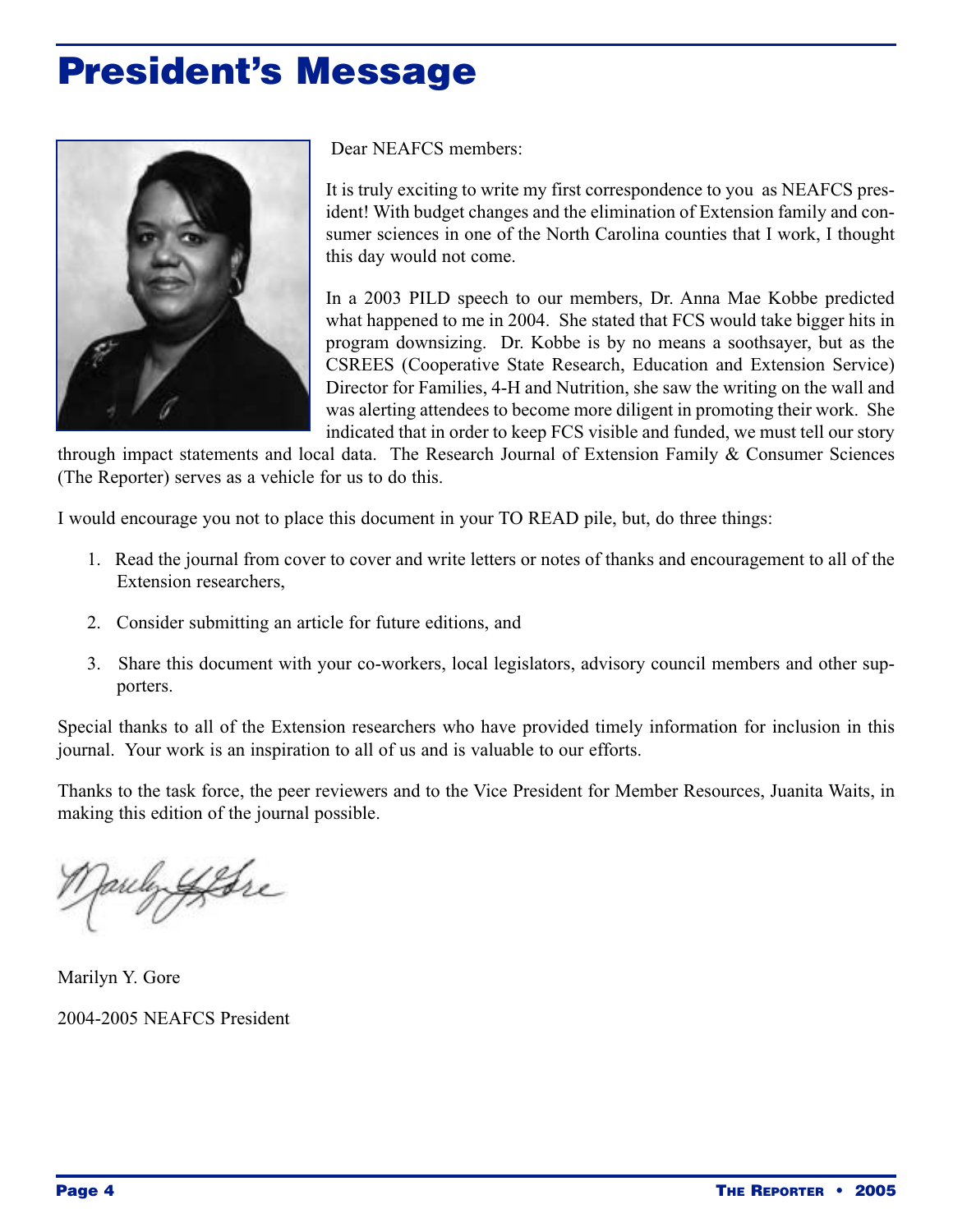# **Walk-a-Weigh Fights Obesity**

### **The Impact of a Nutrition and Exercise Education Program**

*K.S.U. Jayaratne, Ph.D. Evaluation Specialist University of Georgia*

*Connie Crawley, M.S., R.D., L.D., Nutrition Specialist University of Georgia*

*Gail M. Hanula, Ed.S., R.D., L.D., EFNEP/FNP Coordinator University of Georgia*

#### **INTRODUCTION**

Currently, 129.6 million Americans are overweight or obese (CDC, 2004). Overweight and obesity lead to heart disease, Type 2 diabetes, some forms of cancer, and other disabling medical conditions (U.S. Food and Drug Administration, 2004). Each year in the United States obesity results in medical costs of \$90 billion and contributes to 300,000 premature deaths (Manson, Skerret, Greenland & Van Itallie, 2004). According to the Centers for Disease Control and Prevention (CDC), poor diet and inactivity are second only to tobacco as the leading causes of death.

CDC Behavior Risk Factor Surveillance System data show that in 2001, 36.7% of the adult population of Georgia were overweight and 22% were obese; that a majority of adults in Georgia have a body mass index over 25. By comparison, 37.2% of all adults in America are overweight and 21% are obese (CDC, 2004).

In 1991, Georgia had an obesity rate of 9.2%. Just 10 years later, this percentage rose to 18.7% (GA Department of Human Resources, 2000). Georgia reported the highest rate of increase (101.8%) in the prevalence of adult obesity in the U.S. between 1991 and 1998 (GA Department of Human Resources, 2000).

Adding to these disturbing facts, the Behavior Risk Factor Surveillance System Survey completed in 1996 showed that people in Georgia had the least amount of leisure time physical activity in the United States (GA Department of Human Resources, 2000). In an effort to combat this serious problem, the University of Georgia Cooperative Extension developed the Walk-aWeigh program in 1998. This was a project of the foods and nutrition Extension staff that included five registered dietitians. The initial curriculum consisted of 13 lessons and 11 more lessons were added two years later. The topics cover a wide range of nutrition and health issues from cutting calories, fat, and sodium to reducing risk for foodborne illnesses and cancer.

#### **PURPOSES AND OBJECTIVES**

The purpose of the Walk-a-Weigh program is to educate people to improve their health by adopting good dietary practices and exercise habits. This purpose is accomplished through the following objectives:

- 1. Improve cardiovascular fitness through a regular walking program or some other aerobic activity.
- 2. Limit the intake of calories and fat to promote weight control.
- 3. Change eating and activity habits to reduce or control risk factors for common chronic diseases.
- 4. Promote good food safety habits.
- 5. Provide social support for these lifestyle changes.

This program changes participants' behavior toward a healthy lifestyle through a participatory learning approach. Agents usually offer 6-10 lessons during each Walk-a-Weigh series. Each session features a 15 minute lecture using a slide presentation and handouts on some health-related topic, a 45-minute walk or some other physical activity session, and a taste test of a reduced calorie recipe. Agents select, from a total of 24 lessons, those topics of particular interest to their audience. Since this is an on-going program, partici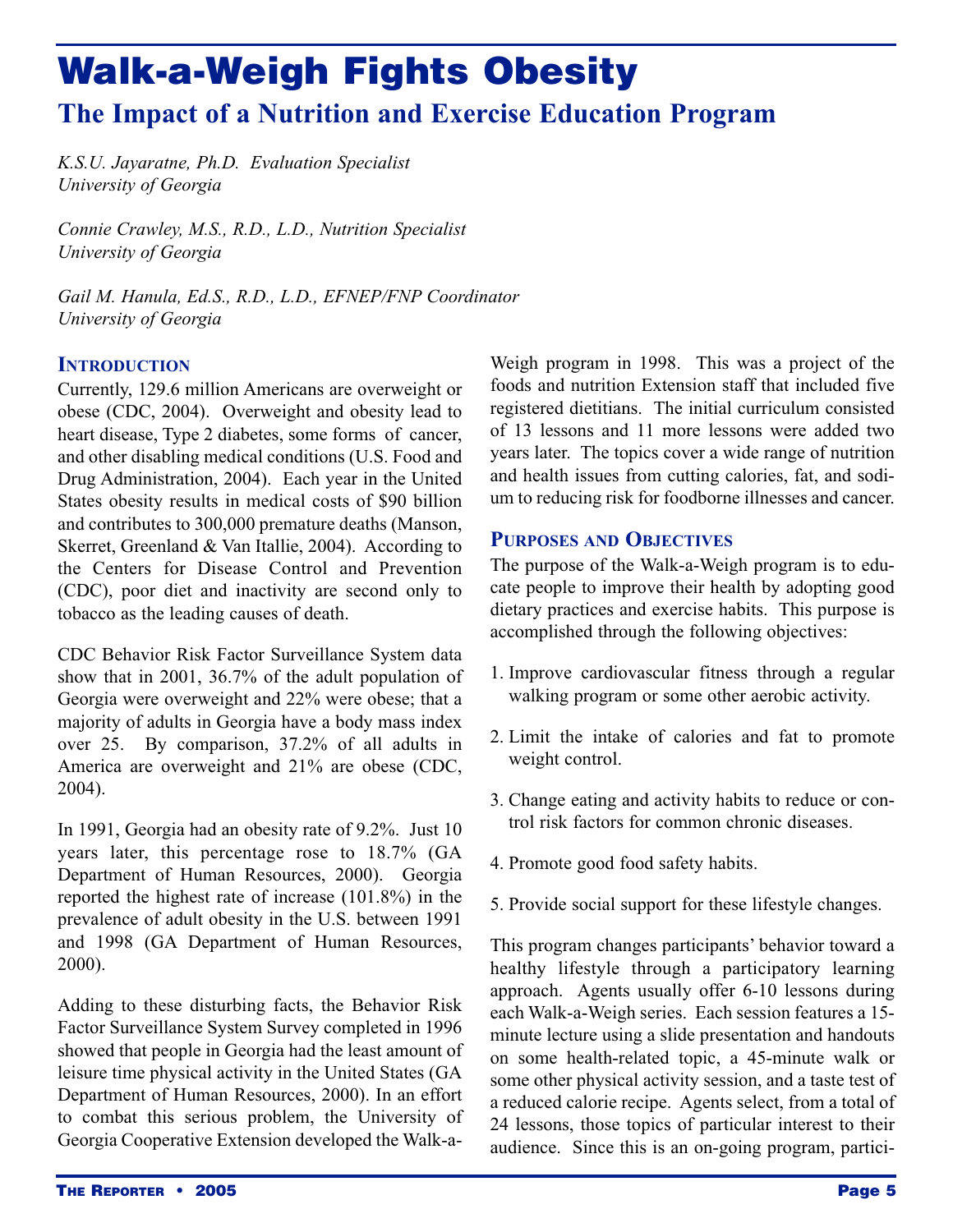pants can attend more than one Walk-A-Weigh series if they desire additional support for their weight loss efforts.

#### **EVALUATION METHOD**

The main goal of the Walk-a-Weigh program is to help people with excess weight to become more physically fit and to reduce body weight by adopting a healthy lifestyle. The main emphasis is to improve the clients' dietary and exercise habits. The program evaluation documents the overall outcome as well as the intermediate impact of the program. Intermediate impact measures are the participants' dietary and exercise behavior changes relative to the improvement in their health condition. This includes reduction in body weight, blood pressure, total cholesterol level, and the blood glucose level. The overall evaluation is based on the quantitative method and the comparison of preand post-tests.

The intermediate impact of the Walk-A-Weigh program focuses on 17 dietary and exercise related behaviors that the program tries to change to reach weight reduction and fitness goals. These 17 dietary and exercise habits are recorded on a 5-point Likert scale before and after the program. The 5-point scale allows the participants to select from a range of numbers between 1 and 5, with  $1 =$  not important to me,  $2 = I'm$  considering this,  $3 = I'm$  doing this occasionally,  $4 = I'm$  doing this regularly, and  $5 =$  this is now part of my life. If the desired dietary or exercise behavior improvement is taking place, the recorded numbers move from close to 1 (pre-test) to close to 5 (post-test).

The participant's responses to all of the 17 behaviors are aggregated to form a composite value for the individual's overall healthy behavior. This composite value could vary from 17, indicating that few healthy habits have been adopted, to 85, indicating that most of the desired healthy habits are now a regular part of the person's life. The higher the mean, the greater number of health habits acquired.

The results of the Walk-A-Weigh program are evaluated by recording each participant's health related medical data before the program and every week until the end of the series of lessons. The evaluation uses medical data such as: body weight, arm circumference, waist and hip measurements, total cholesterol level, blood pressure, and blood glucose. The client's participation in the Walk-A-Weigh program and in the evaluation is completely voluntary. All the Walk-A-Weigh participants are self-selected.

Participants' health-related data are recorded weekly to help them realize their progress toward their desired health goals. Demographic data of the participants are recorded in order to describe the audience.

#### **FINDINGS**

This evaluation was based on 163 responses received from individuals who participated in the 2003 program. The evaluation data were analyzed by using the SPSS software program. Means and percentages were used to summarize the data. Participants' health behaviors and medical data were analyzed using the t-test.

The participants' ages ranged from 22 years to 76 years with a mean age of 46. Ninety-five percent were female. Sixty-two percent were Caucasian and 38% were African American. Almost half of the participants had at least a college degree. The comparison of pre and post-test means indicated that all the 17 dietary and exercise habits significantly improved during the program period as illustrated in Table 1. Nearly 96% improved their overall dietary and exercise behaviors.

The comparison of the participants' medical data before and after the program revealed that they were able to significantly reduce their body weight as illustrated in Table 2. Participant weight loss ranged from 0.5 pounds to 18 pounds with a mean loss of five pounds after six weeks in the program. While the amount of weight may not seem substantial, it adheres to the recommendations of the National Heart, Lung and Blood Institute's (1998) Clinical Guidelines on the Identification, Evaluation and Treatment of Overweight and Obesity in Adults which state that individuals can safely lose only one half to one pound per week. Arm measurements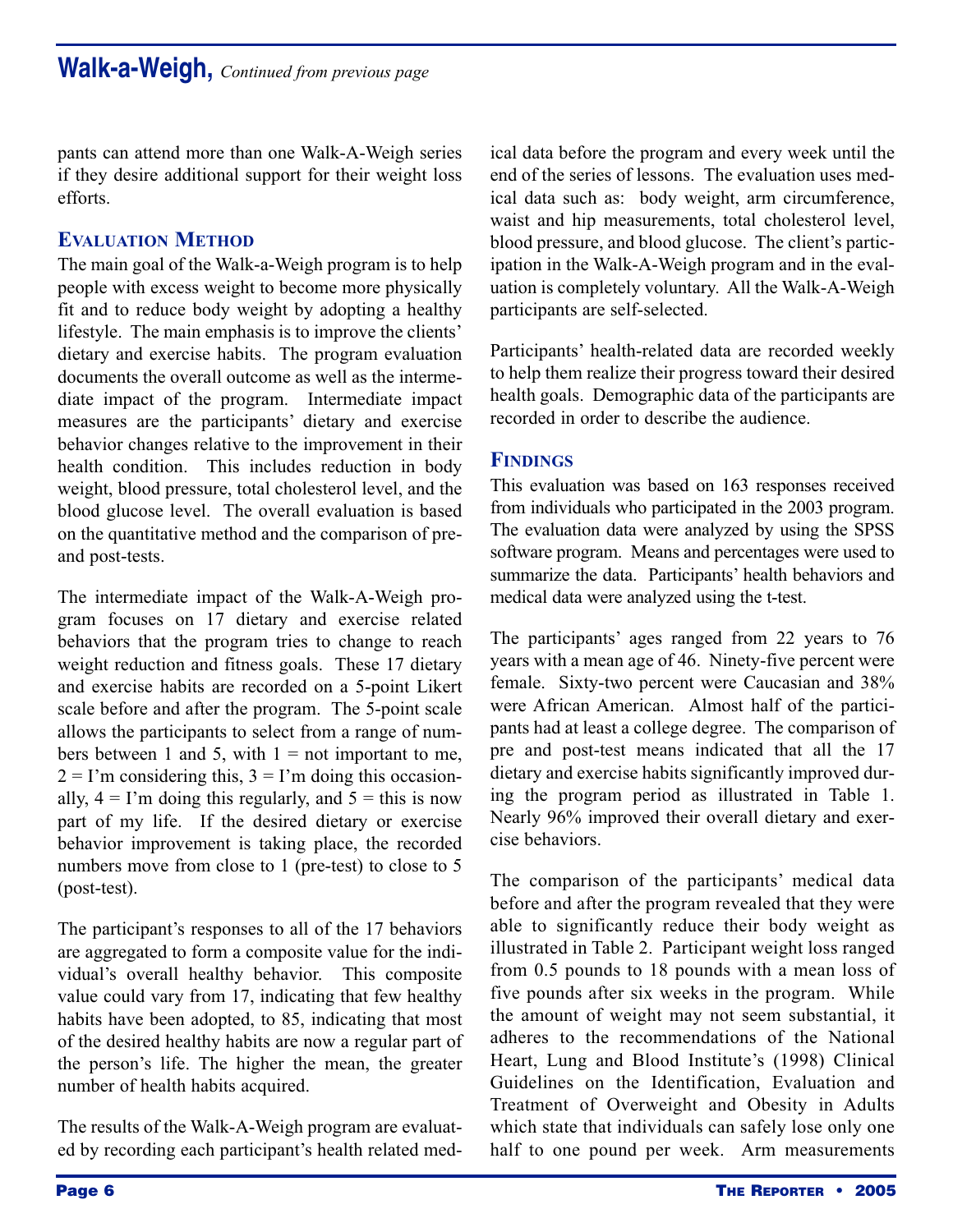Table 1. Comparison of Pre- and Post-test Means of the Assessed Dietary Practices

|                                                                                                    | Percentage of<br><b>Participants</b> | Mean at<br>the | Mean at<br>the | Significance p |
|----------------------------------------------------------------------------------------------------|--------------------------------------|----------------|----------------|----------------|
| <b>Desired Dietary Behavior</b>                                                                    | <b>Improved</b> the<br>Practice      | Pre-test       | Post-test      |                |
| Making a conscious effort to limit fat to<br>30% of total calories.                                | 70%                                  | 2.9            | 3.9            | $.000**$       |
| Eating at least six servings of breads,<br>grains and cereal each day.                             | 67%                                  | 2.7            | 3.6            | $.000**$       |
| Eating at least 1 whole wheat or whole<br>grain product each day.                                  | 62%                                  | 2.9            | 3.9            | $.000**$       |
| Eating at least 3 vegetables each day.                                                             | 68%                                  | 3.2            | 4.0            | $.000**$       |
| Eating at least 2 fruits each day.                                                                 | 60%                                  | 3.1            | 3.9            | $.000**$       |
| Eating dried beans or peas (pinto beans,<br>black-eyed peas, etc.) at least once a week.           | 49%                                  | 2.7            | 3.3            | $.001**$       |
| Eating at least 2 servings of low-fat or non-<br>fat dairy products each day.                      | 55%                                  | 3.1            | 3.9            | $.000**$       |
| Eating chicken or turkey without skin.                                                             | 61%                                  | 3.3            | 4.1            | $.000**$       |
| Trimming fat from meat.                                                                            | 61%                                  | 3.5            | 4.2            | $.000**$       |
| Eating fish and seafood at least once a<br>week.                                                   | 57%                                  | 3.2            | 3.8            | $.001**$       |
| Baking, broiling or grilling rather than<br>frying.                                                | 51%                                  | 3.6            | 4.1            | $.003**$       |
| Eating low-fat snacks and desserts<br>(pretzels, fruits, vegetables, or reduced-fat<br>products).  | 64%                                  | 3.1            | 3.8            | $.000**$       |
| Using low-fat condiments (low-fat or<br>nonfat mayonnaise, low-fat margarine,<br>mustard, catsup). | 65%                                  | 2.9            | 3.8            | $.000**$       |
| Modifying recipes to lower fat by using<br>less fat or substituting low-fat ingredients.           | 69%                                  | 2.7            | 3.9            | $.000**$       |
| Using herbs and spices, lemon juice or<br>wine as a substitute for salt.                           | 65%                                  | 2.8            | 3.9            | $.000**$       |
| Reading nutrition labels to help make food<br>choices.                                             | 64%                                  | 3.3            | 4.1            | $.000**$       |
| Exercising three times a week for 30<br>minutes at a time.                                         | 49%                                  | 3.2            | 3.8            | $.000**$       |
| <b>Overall Healthy Behavior</b>                                                                    | 96%                                  | 51             | 64             | $.000**$       |

 $(N = 101)$ 

\*\*Mean difference is statistically significant at  $p = 0.01$  level (2-tailed).

*Continued on next page*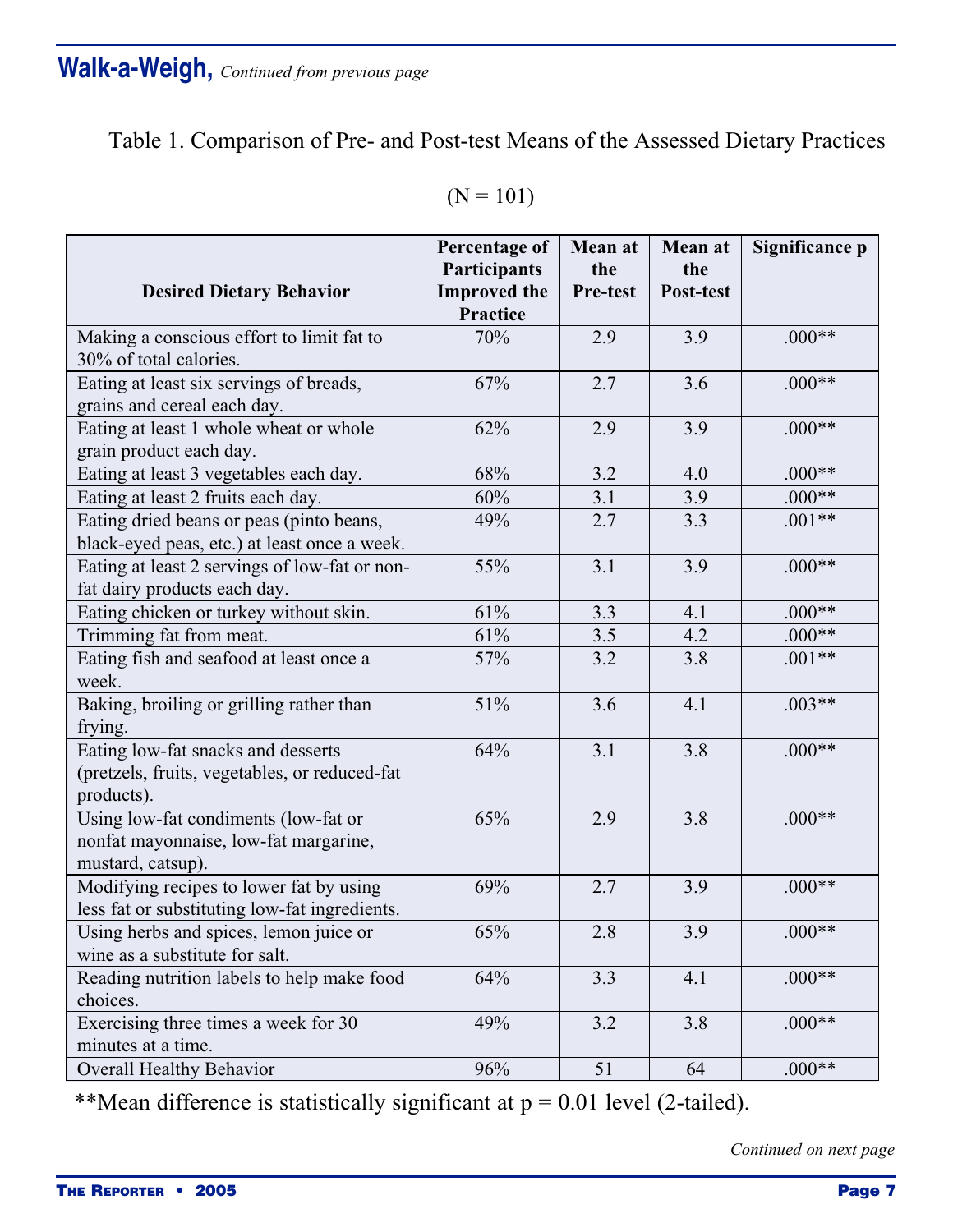### **Walk-a-Weigh,** *Continued from previous page*

| <b>Type of Medical Data</b> | N  | Percentage<br>Improving<br><b>Health Condition</b> | Mean at<br>the<br><b>Pre-test</b> | Mean at<br>the<br>Post-test | Significance p |
|-----------------------------|----|----------------------------------------------------|-----------------------------------|-----------------------------|----------------|
| Weight (Pounds)             | 93 | 85%                                                | 201.1                             | 195.9                       | $.000**$       |
| Waist Measurement (Inches)  | 53 | 53%                                                | 39.2                              | 38.8                        | .190           |
| Hip Measurement (Inches)    | 52 | $55\%$                                             | 45.9                              | 45.4                        | .078           |
| Blood pressure              | 99 | $42\%/56\%$                                        | 131/78                            | 131/81                      | .991/.305      |
| Arm Measurement (Inches)    | 30 | 43%                                                | 12.9                              | 12.3                        | $.004**$       |
| <b>Blood Glucose</b>        | 20 | 56%                                                | 107.4                             | 95.4                        | .212           |
| <b>Total Cholesterol</b>    | 39 | 35%                                                | 195.9                             | 185.2                       | .105           |

Table 2. Comparison of Participants' Medical Data Before and After the Program

\*\*Mean difference is statistically significant at  $p = 0.01$  level (2-tailed).

also reduced significantly. The average waist and hip measurements, total cholesterol, and blood glucose level decreased slightly.

#### **SUMMARY AND IMPLICATIONS**

Obesity is a significant social problem in the U.S. due to its economic and social costs. It is one of the main causes of heart disease and diabetes and contributes to many other serious illnesses. Inactivity and high calorie meals and snacks are the main contributing factors to obesity. Available research supports the notion that this epidemic can be addressed by changing dietary and exercise habits.

O'Neill (2004) mentioned that "consumers often don't practice what FCS educators...teach." Most extension programs focus on improving knowledge and skills. The Walk-a-Weigh participants practice new skills to improve their nutrition and health habits by individual and group activities. During the training, they walk together to reinforce their efforts to become more physically active; discuss (during their walks) the application of the content of each lesson through "Walk-and-Talk" questions; and taste reduced calorie recipes at the end of each session. They also record their own progress toward their weight goals, contributing to their motivation to adopt the desired behavior changes.

The responses received from 163 participants who completed the evaluation indicate that the Walk-a-Weigh program is effective in helping participants significantly change their dietary and exercise habits to achieve their weight reduction goals. This study measured behavior and anthropometric measure changes that resulted from the program. A follow-up study is needed to show that this participatory learning method produces sustained behavior change and weight control.

#### **REFERENCES**

Centers for Disease Control and Prevention, National Center for Chronic Disease Prevention and Health Promotion. (2004). Fact Sheet: *Actual Causes of Death in the United States*, 2000, http://www.cdc. gov/nccdph/factsheets/death\_causes2000.html

Georgia Department of Human Resources, Division of Public Health, Family Branch, Nutrition Section. (2000). *Status of Obesity in Georgia.* (DHR Publication No. DPH01.15HW), Atlanta, GA.

Manson, J., Skerret, P., Greenland, P., & VanItallie, T. (2004). The escalating pandemics of obesity and sedentary lifestyle: A call to action for clinicians. *Archives of Internal Medicine*, 164, 249-258.

National Heart, Lung and Blood Institute Obesity Education Initiative Expert Panel. (1998). *Clinical Guidelines on the Identification, Evaluation and Treatment of Overweight and Obesity in Adults - Executive Summary*, http://www.nhlbi.nih/cardio/ obes/prof/guidelns/sum\_evid.htm

O'Neill, B. (2004). Research on a shoestring: Collecting data using online assessment tools. *Research Journal of Extension Family & Consumer Sciences*, 11-14.

U.S. Food and Drug Administration (FDA), Center for Food Safety and Applied Nutrition (2004). *Calories Count: Report of the Working Group on Obesity,* http://www.cfan.fda.gov/dms/owg-toc.html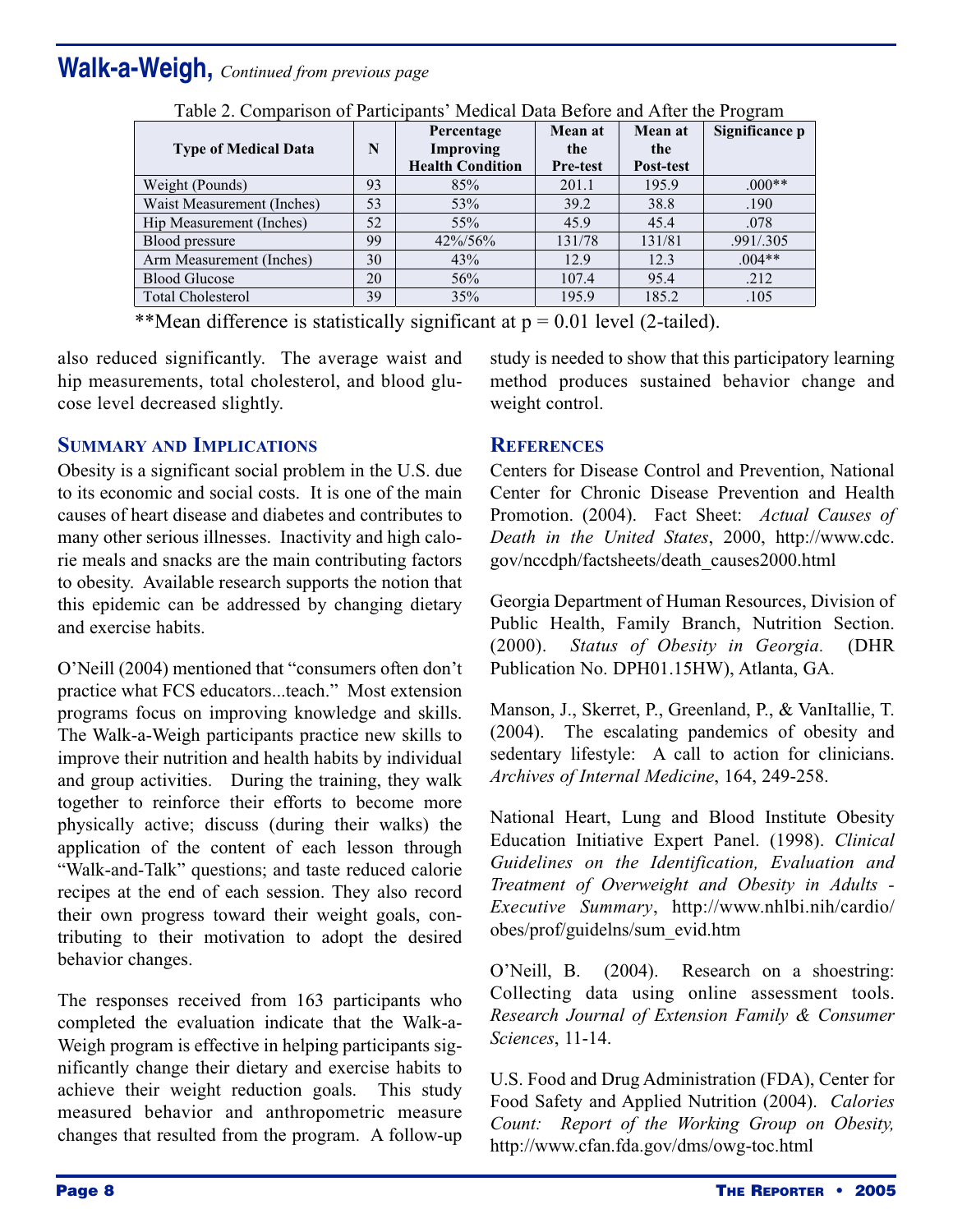# **Assessing Changes in Children's Food Choices**

*Martha Raidl, Associate Professor and Extension Nutrition Specialist, University of Idaho, Boise*

*Rhea Lanting, Associate Professor and Extension Educator, University of Idaho*

*Audrey Liddil, Professor and Extension Educator, University of Idaho*

*Shelly Johnson, Assistant Professor and Extension Educator, University of Idaho*

*Marnie Spencer, Assistant Professor and Extension Educator, University of Idaho*

*Kris Spain, R.D., L.D., WIC Nutrition Specialist, Idaho Health and Welfare Bureau of Clinical and Preventive Services*

#### **INTRODUCTION**

It has been estimated that just two percent of the children in the United States meet the food guide pyramid recommendations (Munoz, Krebs-Smith, Ballard-Barbash, & Cleveland, 1997). Are these low numbers due to a combination of: 1) unsuccessful use of nutrition education materials, or 2) ineffective food intake assessment tools?

Unsuccessful use of nutrition education materials refers to how the nutrition education materials are delivered. Telling children what to eat may not be an effective way to help them change their eating habits if they can set their own food choice goals. Setting goals helps people achieve what they want and can also be motivational (Bryan & Locke, 1967).

Using ineffective food intake assessment tools with children may be the second half of the problem. The most popular tools tend to be food frequency questionnaires, a 24-hour recall, or three to seven day records. According to Schaefer, et al. (2000), these methods tend to produce inaccurate and inconsistent data.

Robinson et al. (1997) found pictures to be a useful nutrition assessment tool in order to have people estimate the portion sizes of food they consume. Using a pictorial food choice questionnaire (PFCQ) might be one way to determine children's food choices.

#### **OBJECTIVES**

The objectives of this study were to determine: 1) if children setting their own food choice goals would improve the likelihood of meeting the food guide pyramid recommendations, and 2) if a change in children's food choices would result when a pictorial food choice questionnaire (PFCQ) was used to evaluate the nutrition education instruction.

#### **METHOD**

A three step approach was used in this study:

In Step 1, children were asked what food choice goals they might be able to follow. The top three goals decided by a majority  $(> 50\% \text{ of students})$  were to: 1) choose milk or juice over soda, 2) have fruit as a snack, and 3) decrease fat content of the diet (Table 1).

In Step 2, lessons and activities were selected from the Team Nutrition Community Action Kit (USDA, 1996) and modified to focus on fruit, milk and low-fat foods. They included: 1) Roots and Things, 2) What Am I? 3) Pyramid Relay, 4) Edible Art, and 5) Line-em Up.

In Step 3, the pictorial food choice questionnaire (PFCQ) was used to ask students to choose between two food items. An example of two food items that covered the "fruit goal" on the PFCQ is shown on the following page.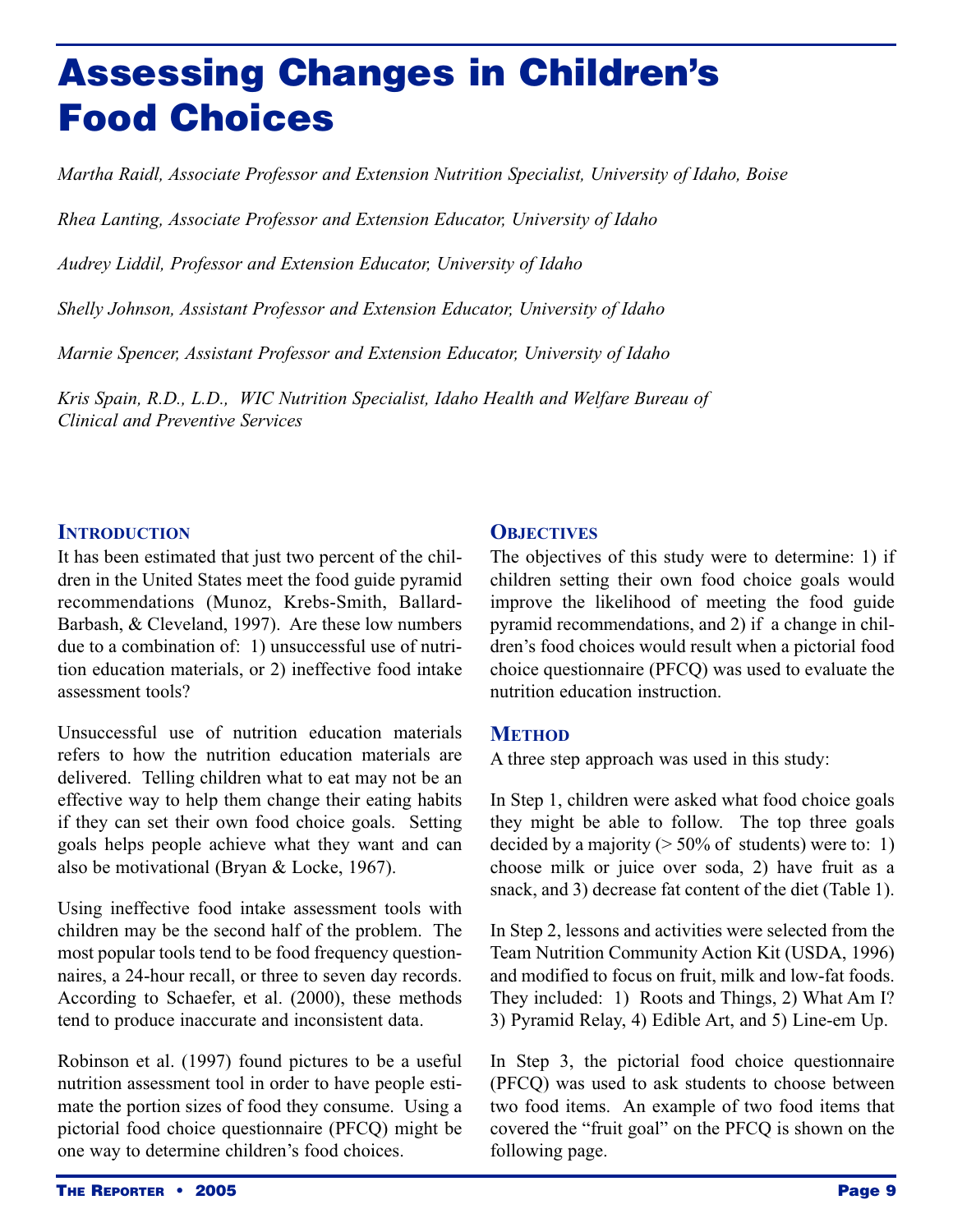### **Assessing Changes in Children's Food Choices,** *Continued from previous page*



Table 2 indicates the three food choice goals and the food items the students were asked to select from. Note that for both the milk and fruit goals, students were asked to choose between two foods. To determine whether students decreased fat in the diet, four foods were indicated, representing both snack and entrée items. Four were included as a higher percentage of students wanted to select lower fat foods.

Five instructors participated in a two-hour training session to demonstrate how to use the materials, conduct the activities and collect data. Fifty children pilot tested the classes and the PFCQ. Based on these results, the class activities were revised. More "hands on" experiences were included for the students and the pictures were made easier to identify.

#### **SUBJECTS AND IMPLEMENTATION**

Approximately 90 children, third to fifth grade students from five schools, determined food choice goals, and completed all lessons and the PFCQ. Classes were conducted by Extension educators and paraprofessionals. The students completed the PFCQ at three intervals: 1) Pre (before the classes), 2) Post (at the end of the last class), and 3) Follow-Up (after a onemonth interval).

#### **STATISTICAL ANALYSIS**

The PFCQ data were analyzed using chi-square and repeated measures. Statistical significance was set at the 0.05 level. Bonferroni tests were conducted to determine significant differences between pre, post, and follow-up results. Since intact classes were used, this was determined a quasi-experimental design, the subjects serving as their own control.

The data from the PFCQ were analyzed in two ways: 1) individually and 2) combined. Each set of pictures was analyzed separately to determine changes in food choices.

#### **FINDINGS**

Analysis between pre and post data, shown in Table 3, indicates there was no significant difference in health food choices from pre to post to follow-up. However, there was a trend in the pre and post results, showing an increase in the number of students who chose milk over soda, popcorn over potato chips, and baked chicken over chicken nuggets.

There was virtually no change in the percentage of students who chose fruit over a cookie (85% at the post/follow-up evaluations). This may have been due to the high percentage of students that initially chose fruit (83%) over cookies.

Table 4 shows the percentages of students who chose the four healthy food choices at the three intervals when the data were combined. The pre to post results indicate that there was a significant increase  $(p < .0001)$  in the percentage of children (from 61% to 72%) who selected all four healthy foods after completing these lessons. At the one month follow-up, there was a decrease in the percentage of children selecting the four healthy choices, but the means remained significantly higher ( $p < 0.012$ ) than prior to completing the Team Nutrition classes.

#### **SUMMARY**

Five Team Nutrition lessons and activities were modified around three food choice goals selected by the majority of 90 third to fifth grade students. The three food choice goals were to choose: 1) milk over soda, 2) fruit over cookies, and 3) lower-fat food items. To determine if students met their food goals, a pictorial food choice questionnaire (PFCQ) was designed to reflect the students' food choice goals and food items discussed in class. The individual pre, post and follow-up data showed that students increased milk and low-fat food choice items. The combined data indicated that a significant number of students made better choices.

#### **IMPLICATIONS**

Setting goals not only works for adults, but also for children. Nutrition education should include a component where children can plan how they will improve their health through daily choices.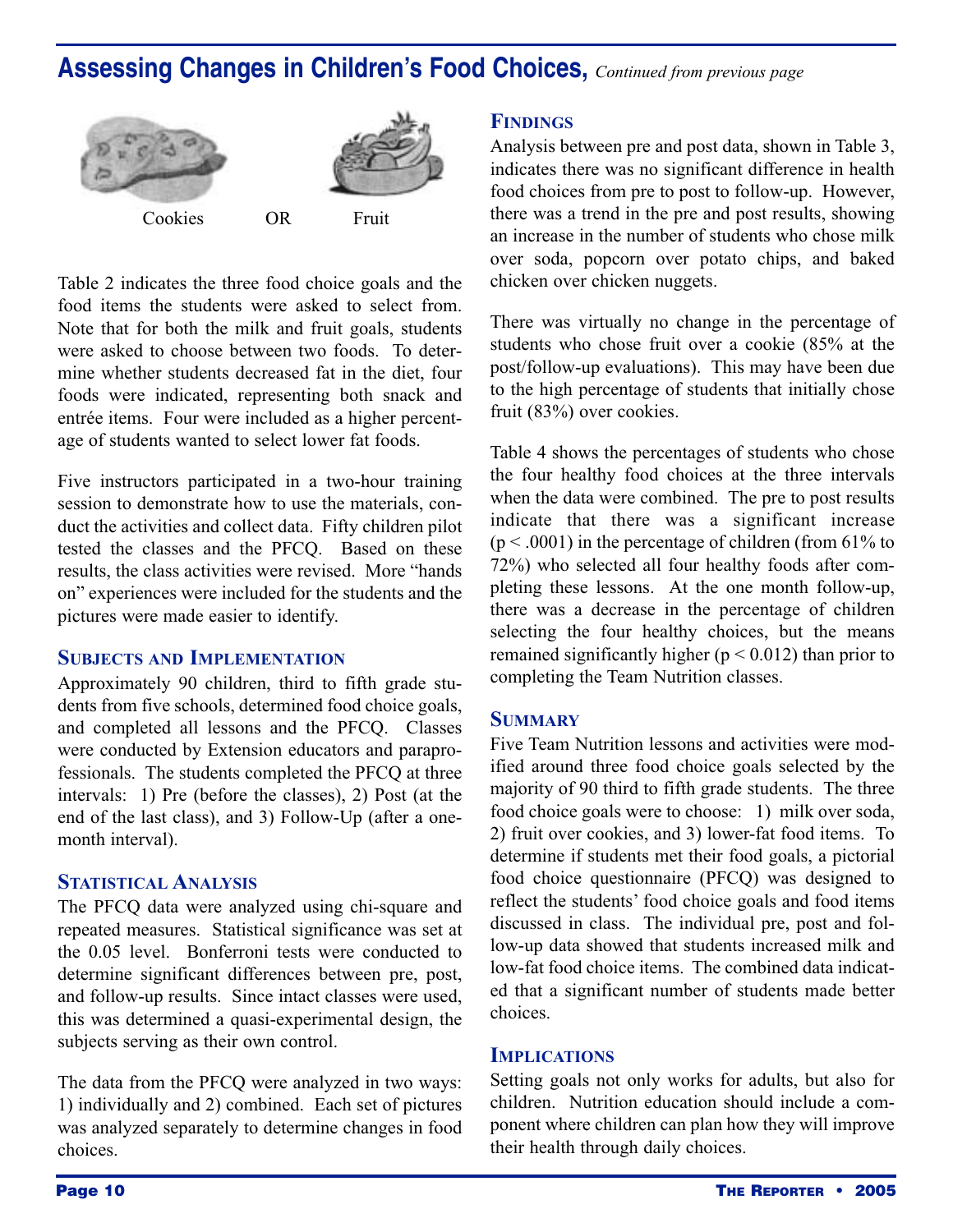### **Assessing Changes in Children's Food Choices,** *Continued from previous page*

### **Tables 1-3**

Table 1. Food Choice Goals

| Goals                             |    | % Choosing the Goal |
|-----------------------------------|----|---------------------|
| 1. Choose milk or juice over soda |    | 64%                 |
| 2. Have fruit for a snack         | 88 | 56%                 |
| 3. Decrease fat in diet           |    | 82%                 |

Table 2. Food Choices Goals and Healthy and Less Healthy Food Pictures

| <b>Food Choice Goals</b> | <b>Healthy Choice Pictures</b> | <b>Less Healthy Choice</b> |
|--------------------------|--------------------------------|----------------------------|
|                          |                                | <b>Pictures</b>            |
| Choose milk over soda    | Milk                           | Soda                       |
| Have fruit for a snack   | Bowl of fruit                  | Cookie                     |
| Decrease fat in diet     | Popcorn                        | Potato Chips               |
| Decrease fat in diet     | <b>Baked Chicken</b>           | <b>Chicken Nuggets</b>     |

Table 3. Percentage of Students that Chose Healthy Food Items at Pre, Post and Followup.

| <b>Food Choice Goals</b> | <b>PFCQ Healthy</b>  | N  | Pre | <b>Post</b> | <b>Follow-up</b> | <b>Significance</b> |
|--------------------------|----------------------|----|-----|-------------|------------------|---------------------|
|                          | Food                 |    |     |             |                  | (p)                 |
|                          | <b>Choice</b>        |    |     |             |                  |                     |
| Choose milk over         | Milk                 | 87 | 69% | 82%         | 80%              | .055                |
| soda                     |                      |    |     |             |                  |                     |
| Have fruit for a snack   | Fruit                | 89 | 83% | 85%         | 85%              | .907                |
|                          |                      |    |     |             |                  |                     |
| Decrease fat in diet     | Popcorn              | 89 | 40% | 56%         | 51%              | .052                |
|                          |                      |    |     |             |                  |                     |
| Decrease fat in diet     | <b>Baked Chicken</b> | 85 | 49% | 66%         | 58%              | .073                |
|                          |                      |    |     |             |                  |                     |

*Continued on next page*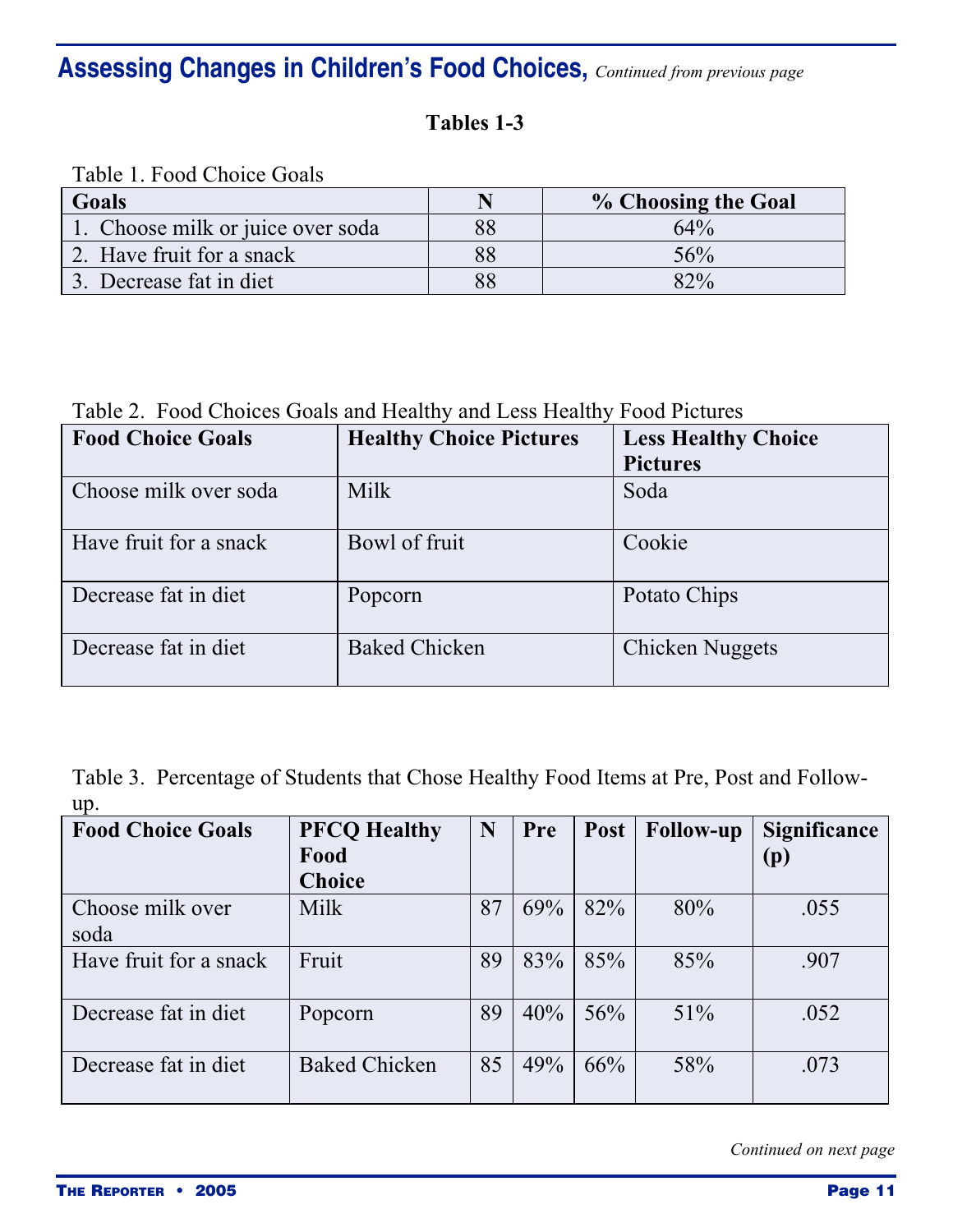### **Assessing Changes in Children's Food Choices,** *Continued from previous page*

| TWOTO II I OTOOIRAQU OT DRAGOIRD RIME OITODU TOMI ITUMIRII)<br>TOOUS AC STORE SOUGH ALLY TO HOT AND. |    |          |          |                  |  |
|------------------------------------------------------------------------------------------------------|----|----------|----------|------------------|--|
|                                                                                                      |    | Pre      | Post     | <b>Follow-up</b> |  |
| Percentage of<br><b>Students</b>                                                                     | 88 | $61\%a*$ | $72\%b*$ | $68\%b*$         |  |

Table 4. Percentage of students that chose four healthy foods at pre, post, and follow-up.

\*Values with different letters in a row or column are significantly ( $p < 0.01$ ) different.

- a) The level of significance between pre and post is  $p \le 0.0001$
- b) The level of significance between pre and follow-up is  $p \le 0.012$

There was no significant difference between post and follow-up ( $p \le 0.186$ ).

#### **REFERENCES**

Bryan, J. & Locke, E. (1967). Goal-setting as a means of increasing motivation. *Journal of Applied Psychology*, 51, 274-277.

Munoz, K., Krebs-Smith, S., Ballard-Barbash, R., & Cleveland, L. (1997). Food intakes of U.S. children and adolescents compared with recommendations. *Pediatrics, 100*, 323-329.

Robinson, F., Morriz, W., McGuiness, P., & Hackett, A. (1997). A study of the use of a photographic food atlas to estimate served and self-serve portion sizes. *Journal of Human Nutrition and Dietetics*, 10(2), 117- 124.

Schaefer, E., Austin, J., Schaefer, M., Rasmussen, H., Orodovas, J., Dallal, G., & Dwyer, J. (2000). Lack of efficacy of a food-frequency questionnaire in assessing dietary macronutrient intakes in subjects consuming diets of known composition. *American Journal of Clinical Nutrition*, 71(3), 746-751.

U.S. Department of Agriculture. (1996). *Community Nutrition Action Kit*, Washington, DC: USDA.

### **REQUESTS TO ASSIST ON-GOING STUDIES**

### **PROJECT SEARCH AND IDENTIFY**

The project Search and Identify is designed to document and recognize military service (at any time) among FCS membership. Contact Janet Gibbs, 135 Meadow View Road, Athens, GA 30606 or Rita Wood, 186 Bartal Court, Atco, NJ 08004-2280, rawood@ri.rutgers.com

### **EXTENSION FCS HISTORY**

The National Agricultural Library and your university library may be looking for Extension FCS photos, theses, reports, music, bulletins, etc. for their archives. Before you toss, contact your archivist or Jan Scholl, jscholl@psu.edu. Libraries look for new media and publications, too.

Contact the editorial task force if you need the assistance of FCS educators in an on-going study.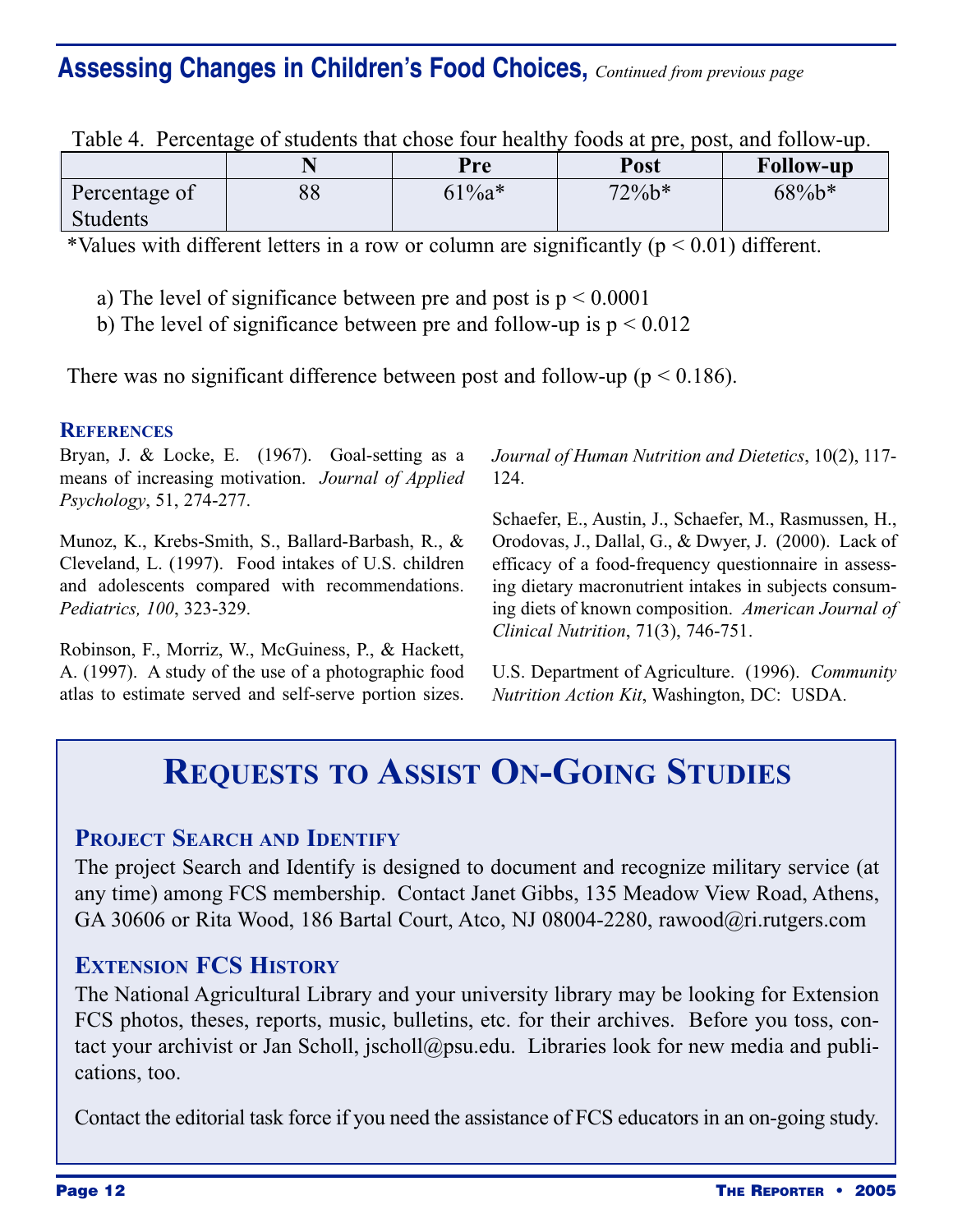### **Improving Financial Management Practices in Limited Resource Audiences**

*Cynthia Burggraf Torppa, Associate Professor, Ohio State University Morrow County*

#### **INTRODUCTION**

Improving family financial security is central to the family and consumer sciences (FCS) discipline. Whether helping adolescents to develop financial literacy, guiding mid-lifers toward financial security in later life, or simply helping young families stretch their food dollar in order to keep nutritious meals on the table, most FCS educators devote at least some portion of their time to teaching financial management skills.

Trying to motivate individuals whose incomes are near or below national poverty standards to practice basic money management skills can be challenging, especially among families who have endured generations of poverty. Rather than feeling like they can improve their financial situations, the generationally poor are apt to feel controlled by external forces (DeVol, Smith & Payne, 2000; Payne, 1998). To them, it is the amount of money one has, rather than one's skill in managing it, that creates happiness and security.

The difficulty the generationally poor have in applying money management skills can be frustrating to educators. According to Social Learning Theory (Rotter, 1966; Clements, Sabourin & Spiby, 2004; Perry, 2003), to understand human behavior, we have to analyze the expectancies individuals hold.

Expectancies refer to the beliefs about the likelihood of success or failure that will result from particular actions. Some individuals whose expectancies reflect an internal locus of control, believe their choices and actions contribute to their successes and failures. Others, whose expectancies reflect an external locus of control, believe success or failure is primarily due to luck, fate or forces other than themselves (Rotter, 1990; Strickland, 1989). Individuals experiencing generational poverty either do not see themselves as capable of influencing their financial situations or view financial situations amenable to influence.

#### **HYPOTHESES**

A successful money management program that challenges inappropriate expectancies about money and money management would reduce participants' sense of powerlessness over their financial condition (external locus of control) and help participants realize they have more control to shape their own financial futures (internal locus of control).

#### **METHOD**

To test these hypotheses, a traditional money management course was taught. During the first session, a 90 minute class discussion, a budget simulation activity, and a visionary process were developed to overcome unrealistic and dysfunctional beliefs about money that often inhibit low-income participants from making important changes in their fiscal behaviors.

During the class discussion, participants shared their views about money and about people who have money. The purpose of this discussion was to create balanced and realistic expectancies about money and money management practices. Findings that confirmed negative expectancies, when appropriate, were also shared. For example, several studies document that a lack of money can be a major source of distress.

When contradictory or controversial views were expressed, the instructor shared research findings that reinforced realistic and functional expectancies about money and money management skills. For example, Argyle (1986), Argyle (1999), Inglehart (1990) and Lykken (1999) found that having more money does not create more happiness. Able to pay bills on time, live in a reasonably comfortable home and have a few small pleasures, people feel financially secure.

To help overcome the sense that happiness and financial well-being is the result of luck or fate, findings were shared that the happiness that comes from instant money is brief, and in fact, winning the lottery can create unhappiness (Brickman, Coates & Janoff-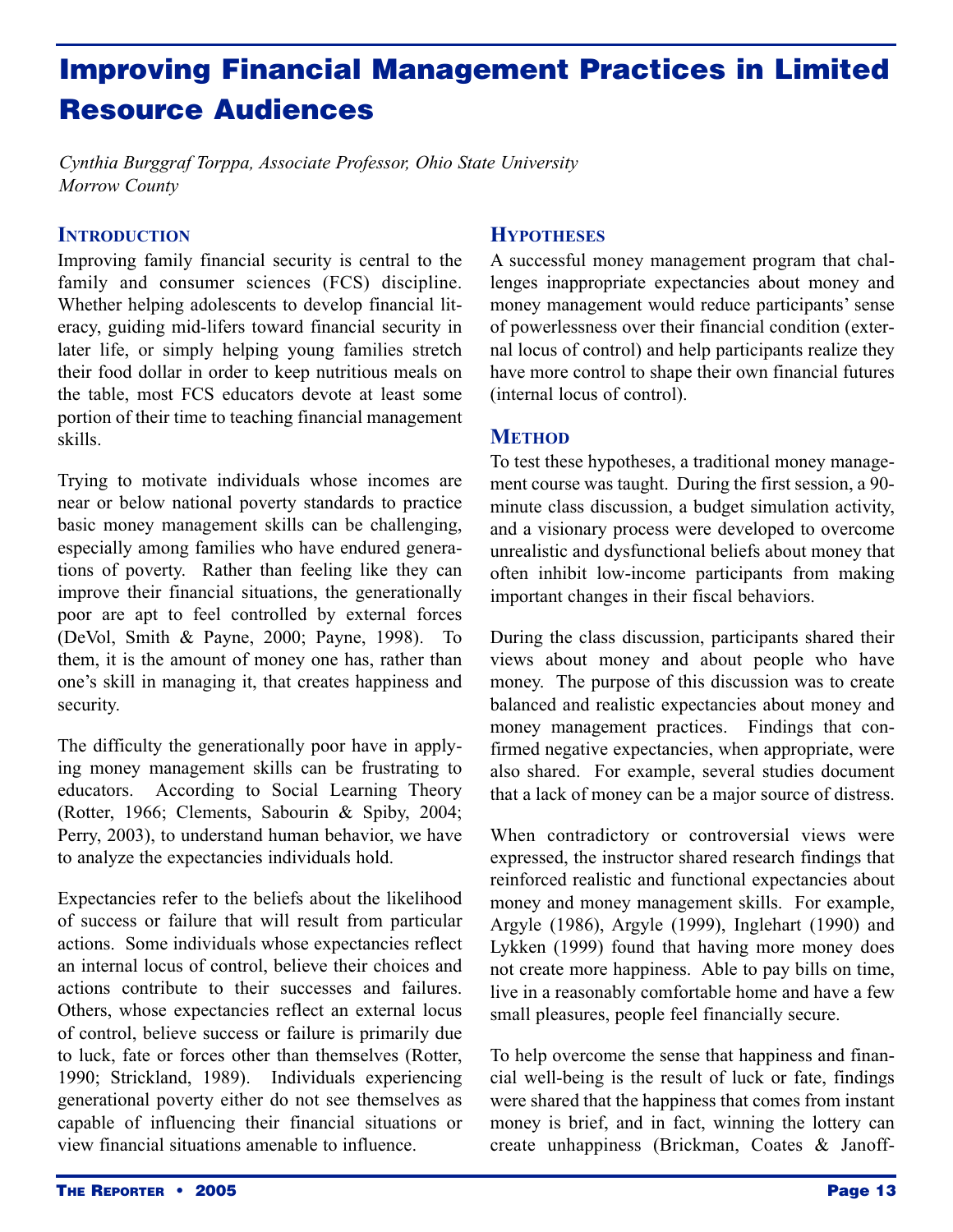### **Improving Financial Management Practices,** *Continued from previous page*

Bulman, 1978; Gilbert, Pinel, Wilson, Blumberg & Wheatley, 1998).

During the discussion, examples were shared to indicate that having good relationships and a satisfying spiritual life may hold the keys to real happiness (Diener, 2000; Myers, 2000). Findings also show that the more people look for happiness in extrinsic goals, such as money, the more problems they reported having and the less healthy and robust they felt (Kasser & Ryan, 1966).

Among 800 college alumni who responded to a survey, those who preferred a high income, occupational success and prestige to having close friends and a happy marriage, were more than twice as likely to describe themselves as "fairly" or "very" unhappy (Perkins, 1991). Diener, Sandvik, Seidlitz and Diener (1993) also reported that those whose incomes had increased over time were not happier than those whose incomes remained about the same. Even the wealthiest Americans were reported to be only "slightly" happier than average Americans (Diener, Horwitz & Emmons, 1985).

By the end of the discussion, many participants were open to the idea that they had everything necessary to live a happy and satisfying life—right now—even with the money they currently had.

#### **BUDGET SIMULATION ACTIVITY**

Following the discussion, participants took part in a budget simulation activity in which they experienced a substantial improvement in their ability to make their "fictitious" incomes cover all of their expenses by organizing their expenses and creating a budgeting plan.

#### **POSITIVE VISION**

Finally, to help the participants focus on a positive vision of the future, they were asked to draw, with colored markers, an optimistic (but realistic) picture of where they would be in three years, if they practiced the skills learned during the remainder of the classes.

#### **CLASS ORGANIZATION AND PARTICIPATION**

The entire course included three sessions, a total of seven hours of in-class time taught over a period of one month. After the first session, the program focused on the basics of money management. During these classes, each participant created a six month budget plan based on their unique financial circumstances.

#### **PROGRAM SUPPORT AND DEMOGRAPHICS**

The classes were replicated with different participants—twelve times to 117 participants. The program was supported by a prevention, retention, and contingency grant from the Department of Job and Family Services that required participants to be adults with minor children living at home. No one could participate with an income greater than 200% of the federal poverty guidelines. Participants were residential customers that were recruited by the local electric cooperative, most of whom were in danger of having their electric service terminated due to the lack of payment. They were given a \$250 credit on electric bills for completing the classes.

#### **EVALUATION**

At the beginning of the first class and at the end of the last class, participants completed a questionnaire. Two statements were offered to assess participant expectancies of money and money management: 1) "I sometimes think I will never have enough money to be happy," and 2) "I am so busy working to pay my bills, I do not have time to think about planning for retirement and how I will live in my old age."

To evaluate how participants felt they could improve their financial situations by practicing the money management skills taught in class, a slightly revised version of the Norwicki-Strickland Locus of Control for Adolescents (1973) was administered. The scale for adolescents was selected because the reading level was especially appropriate to the group being assessed. Minor revisions in the instrument were made to emphasize expectancies about money and money management. Cronbach's alpha reliability coefficients for the pre-test  $(\infty = .86)$  and post-test administration ( $\infty$  = .88) were within the acceptable limits.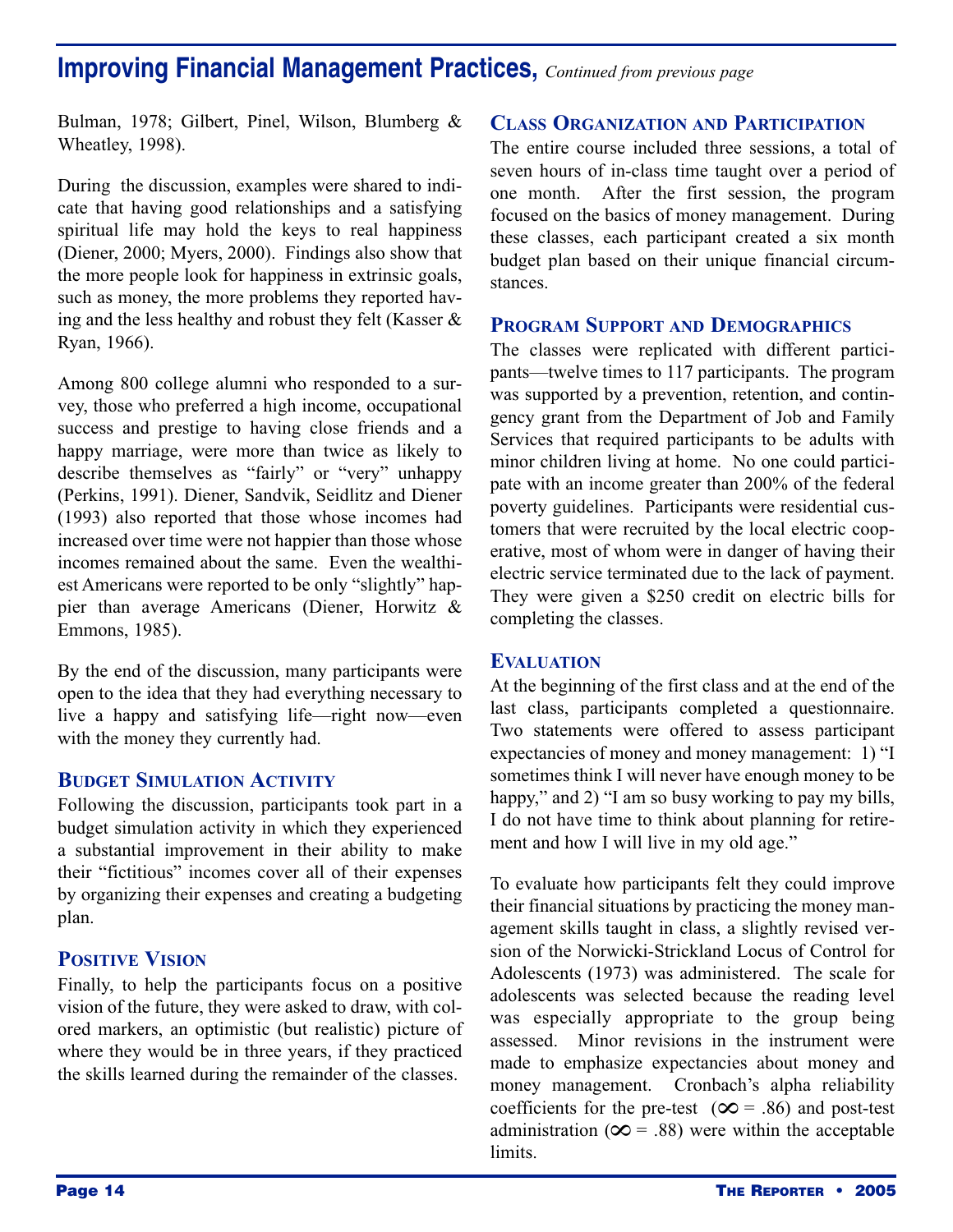### **Improving Financial Management Practices,** *Continued from previous page*

#### **FINDINGS**

After completing the program, significant changes in the expectancy questions indicated that participants were less likely to think they would never have enough money to be happy (pre-test mean  $= 3.37$ ,  $sd = 1.07$ , post-test mean = 2.89, sd = 1.0, t = -4.036, p < .000) and were more likely to plan ahead for retirement (pre-test mean  $= 2.35$ , sd  $= 1.03$ , post-test mean  $= 2.70$ , sd  $= 1.13$ , t  $= 2.517$ , p  $\lt$  0.014) than they were before starting the program. Thus, it appeared that the information presented was effective in changing participants' expectancies.

The hypothesis challenging inappropriate expectancies about money and the benefits of money management (reducing participants' external locus of control and increasing their internal locus of control) was also supported. The comparison between the pre- and post-test score for the Nowicki-Strickland Locus of Control Scale also demonstrated that the participants' scores moved significantly away from external control and toward internal control (pre-test  $= 3.33$ , sd  $= .56$ , post-test = 3.50, sd = .64, t = 2.11, p < .038).

#### **SUMMARY AND IMPLICATIONS FOR EXTENSION**

Family and consumer science educators pride themselves not only on the quality of information shared with participants, but also on the usefulness of the information provided. Finding new ways to make programs meaningful and beneficial to clients has always been central to our mission and purpose. By learning about the barriers that prevent clients from successfully applying the skills they learn in our programs, we will be better able to achieve those goals.

The findings from this study indicate that addressing the expectancies that result in a lack of motivation to practice money management skills may help participants make the changes needed to improve their financial situations and improve the quality of life they and their families enjoy. The findings remind us of the critical importance of starting the educational process where our audience is, rather than just focusing on where we want them to end up.

#### **REFERENCES**

Argyle, M. (1986). *The psychology of happiness.* London: Methuen.

Argyle, M. (1999). Causes and correlates of happiness. In D. Kahneman, E. Diener, & N. Schwartz (Eds.), *Well-being: The Foundations of Hedonic psychology.* New York: Russess Sage Foundation.

Brickman, P., Coates, D., & Janoff-Bulman, R. (1978). Lottery winners and accident victims: Is happiness relative? *Journal of Personality and Social Psychology*, 36, 917-927.

Clements, C., Sabourin, C., & Spiby, L. (2004). Dysphoria and hopelessness following battering: The role of perceived control, coping and self-esteem. *Journal of Family Violence*, 19, 25-36.

DeVol, P., Smith, T., & Payne, R. (2000). *Bridges out of poverty:* Strategies for Professional Communities (2nd Ed.). Highland, TX: aha! Press Inc.

Diener, E. (2000). Subjective well-being: The science of happiness and a proposal for a national index. *American Psychologist,* 55, 34-43.

Diener, E., Horwitz, J., & Emmons, R. (1985). Happiness of the very wealthy. *Social Indicators*, 16, 263-274.

Diener, E. Sandvik, E., Seidlitz, L., & Diener, M. (1993). The relationship between income and subjective well-being: Relative or absolute? *Social Indicators Research,* 28, 195-223.

Gilbert, D., Pinel, E., Wilson, T., Blumberg, S., & Wheatley, T. (1998). Immune neglect: A source of durability bias in affective forecasting. *Journal of Personality and Social Psychology,* 75, 617-638.

Inglehart, R. (1990). *Culture shift in advanced industrial society.* Princeton, NJ: Princeton University Press.

Kasser, T., & Ryan, R. 1996. Further examining the American dream: Differential correlates of intrinsic and extrinsic goals. *Personality and Social Psychology Bulletin,* 22, 280-287.

*Continued on page 18*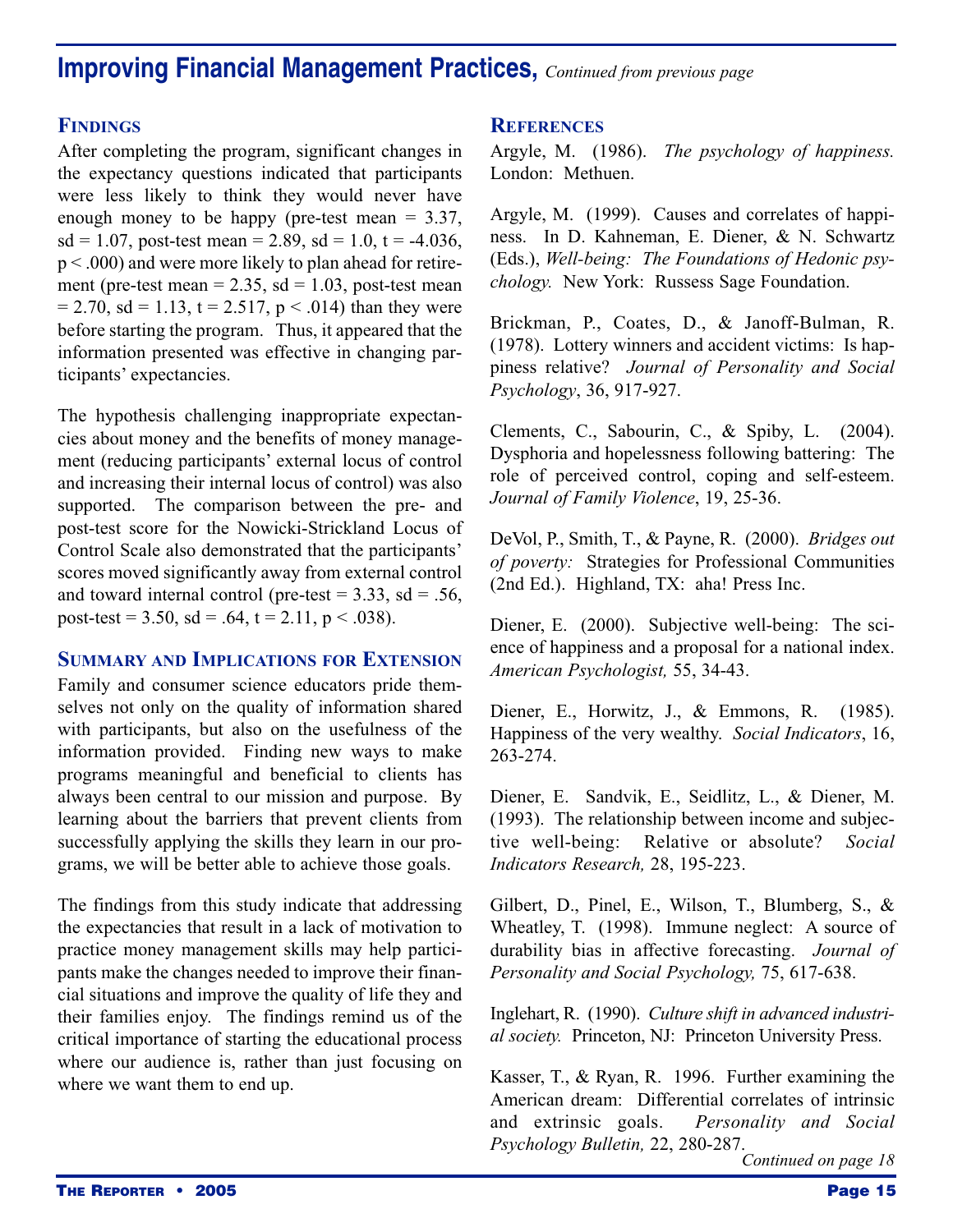### **SELECTED 2004 ANNUAL CONFERENCE PRESENTATIONS**

Compiled by Heidi LeBlanc, FCS/Youth 4-H Agent, Utah State University

These are just some of the many presentations given by Extension family and consumer science educators during the 2004 Annual Conference in Nashville, Tennessee. As many titles as possible are listed within this limited space. Titles are shortened somewhat. In the case of a team, only the contact's name and e-mail are identified. The complete list of all presentations was provided to each participant in their registration packet. A call for papers for upcoming conferences is indicated on the NEAFCS web site.

#### **EXTENSION ISSUES/PROGRAMS**

| Extension FCS Ethics in an Enron WorldTerri Crawford (LA), Concordia@agcenter.lsu.edu |
|---------------------------------------------------------------------------------------|
|                                                                                       |
|                                                                                       |

#### **HEALTH/SAFETY/CONSERVATION**

#### **FINANCE**

| A Distance Educational Approach to Financial Education Pamela Kutara (HI), kutara@hawaii.edu |  |
|----------------------------------------------------------------------------------------------|--|
| Developing a Comprehensive State Financial Program Dena Wise (TN), dkwise@utk.edu            |  |
|                                                                                              |  |
|                                                                                              |  |

#### **NUTRITION**

| Building Healthy Bodies for Preschoolers and their ParentsTerri Cameron (GA), tcameron@uga.edu |  |
|------------------------------------------------------------------------------------------------|--|
|                                                                                                |  |
| Cooperative Extension + Dietetic Interns=Win/Win! Jo-Shuford Law (FL), josl@leonacountyfl.gov  |  |
|                                                                                                |  |
|                                                                                                |  |
|                                                                                                |  |

#### **PARENTING/LIFE PLANNING**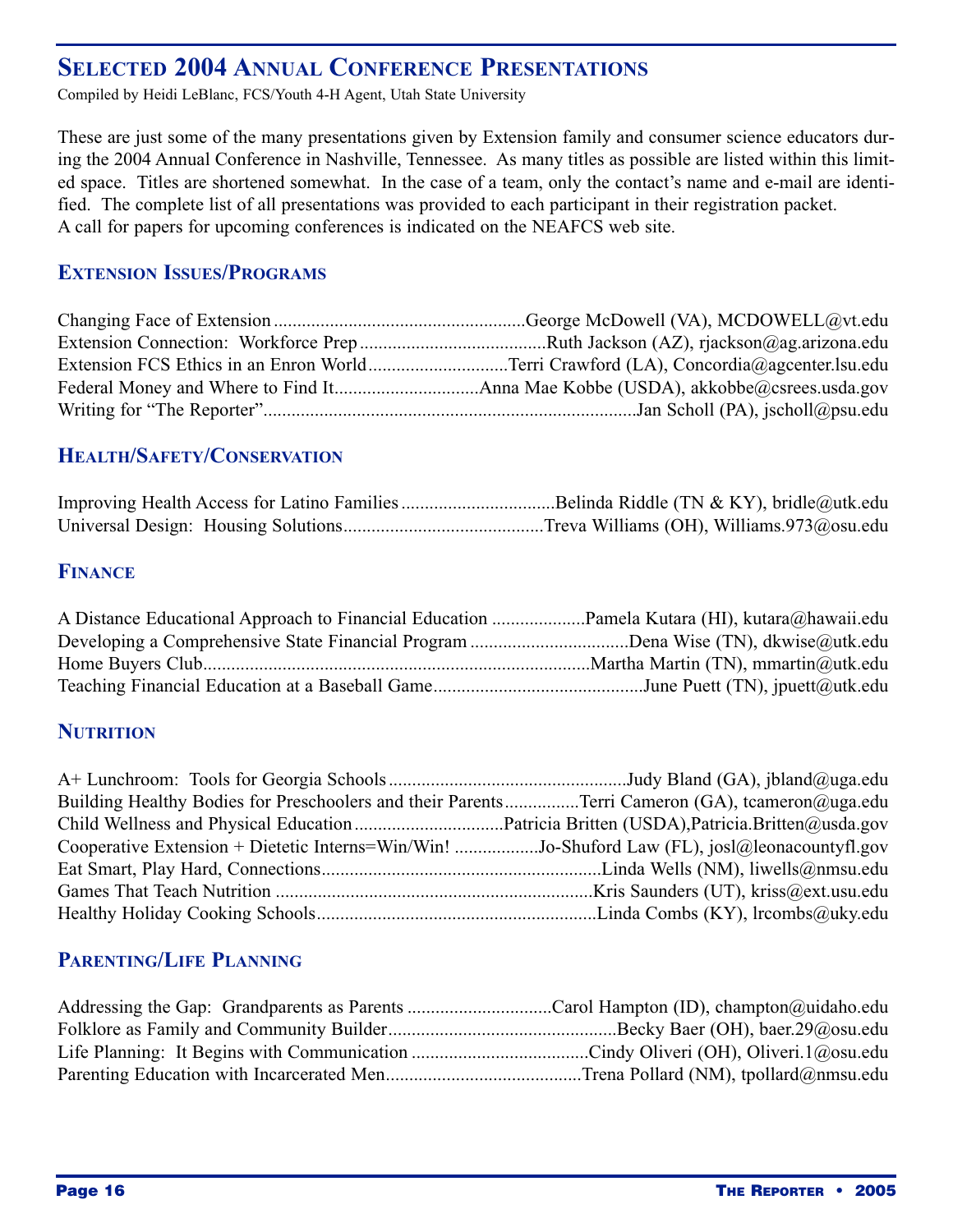# **Put Your Skills to Work: An Employment Education Program for Low-Income Hispanics**

*Linda S. Gossett, Assistant Professor, Extension Educator-EFNEP University of Idaho, Boise*

*Marilyn C. Bischoff, Professor, Family Economics Specialist University of Idaho, Boise*

#### **INTRODUCTION**

Hispanics are Idaho's dominant and fastest growing minority population. The 2000 U.S. Census indicated that eight percent of Idahoans were Hispanic. Ada County, in Southwest Idaho, has the second largest population of Hispanics in the state and many of these people are impoverished. The census also reported that the median household income for Hispanic people was 73 percent of the median for all races. Interviews with Hispanic leaders and a 14-person Hispanic advisory council identified that workforce preparation training was a critical need that would help raise family incomes.

#### **OBJECTIVES**

The Put Your Skills to Work (PYSTW) program was designed to: 1) teach English to Spanish speaking adults, 2) improve their job retention skills, and 3) increase the visibility of Extension programming.

#### **METHOD**

The PYSTW program was designed as a 40-hour course, meeting two evenings per week for 10 weeks. Topics included in the sessions were: English as it relates to employment, assessments of current jobrelated skills, goal setting, creation of a work history, filling out job applications, time management, employer expectations, performance evaluations, employee benefits and workers' rights, interviewing skills, and familiarity with computers and keyboarding. The directors adapted two Cooperative Extension curricula developed for Welfare to Work programs: California's "Gateway to a Better Life" bi-lingual curriculum and Texas' "Moving Ahead Through the Maze of Change." Library books were also used as materials to teach English.

Participants were recruited from existing EFNEP clientele and those who attended the Spanish Catholic Mass. Each class included an opening activity, job search topics, and English language vocabulary, pronunciation and practice. English speaking volunteers helped the Hispanic students improve their English pronunciation, complete job applications, and participate in mock job interviews.

#### **PROGRAM SUPPORT**

A one-year grant from the W. K. Kellogg Foundation funded the development, implementation, and evaluation of four-10 week training modules of workforce preparation and English language instruction. Two part-time Spanish speaking teachers were hired to implement the program. A part-time EFNEP nutrition advisor and teacher from Mexico served as program coordinator and an experienced child care worker was the child care supervisor. Two bi-lingual Hispanic teens worked as child care aides.

An adult classroom and a child care facility were provided by a local church. Across the parking lot from the church, there was a computer lab in the community library. By popular demand, computer literacy and keyboarding were added to the program during the fourth module. Participants gathered at the county Extension office after each 10-week program for a festive graduation celebration where certificates of completion were distributed.

The College of Agriculture Dean, Extension Associate Director and District Director provided moral and financial support to the program. Extension administrators provided interim funding for the teachers' salaries. An advisory committee member, employed as a bank manager, helped Extension educators in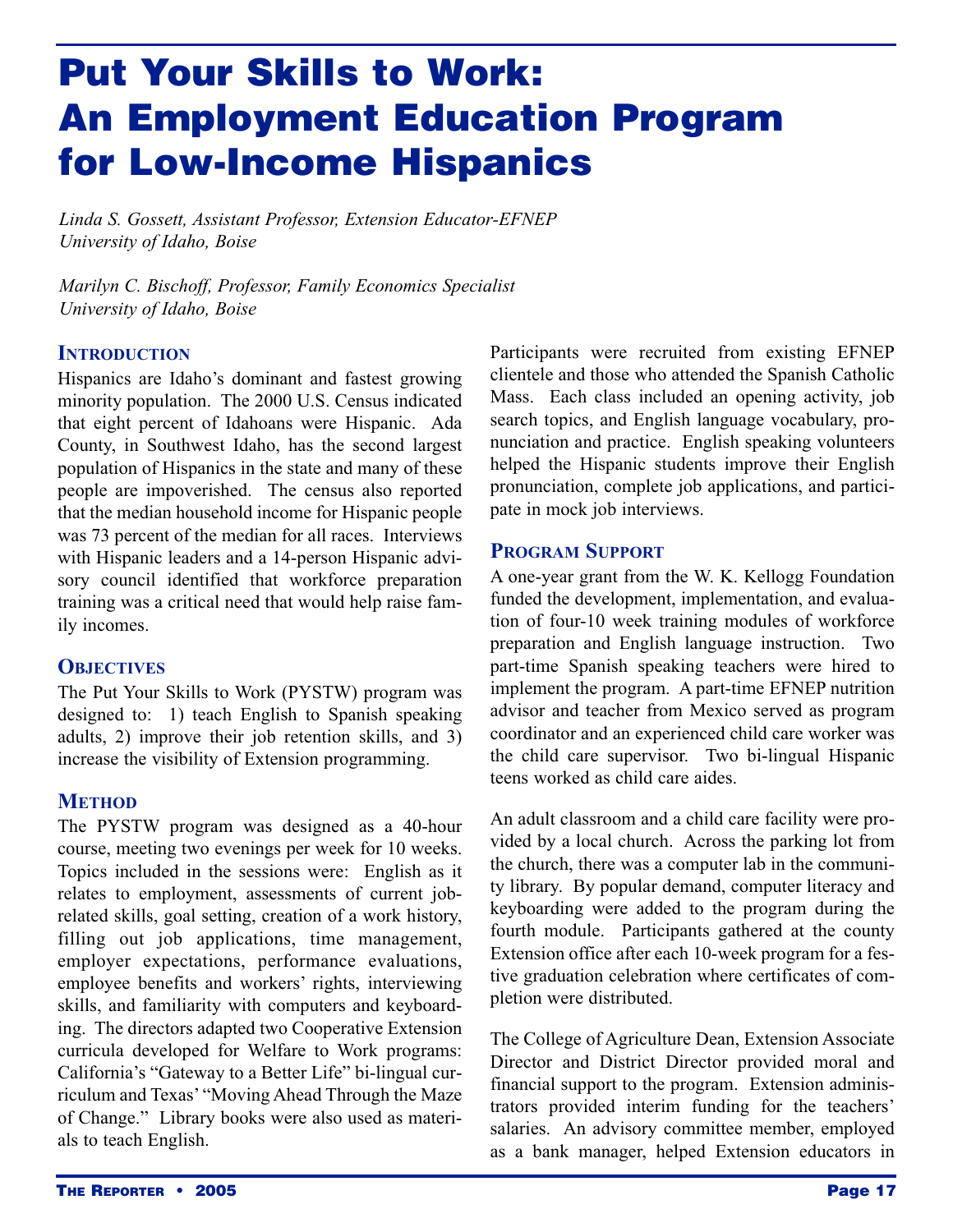### **Put Your Skills to Work,** *Continued from previous page*

seeking program funding through the bank's community reinvestment program. Participants were noted to be fun to teach. Many needed individual help completing applications and writing resumes. More oneto-one tutoring would have increased the program's effectiveness. Directors learned to anticipate a high attrition rate. Some dropped out because the level of English taught was too difficult. (They wanted to learn the abc's.) Several became employed in evening jobs that prevented their attendance. Participants were also unaccustomed to: goal setting, skills and aptitudes, employee benefits and negotiating their rights. Despite these factors, 40 participants graduated.

A 12-month follow-up evaluation interview was conducted with 35 of the graduates during the summer of 2002. This evaluation indicated that 91 percent spoke more English. Twenty-three percent became employed and 17 percent found better jobs and/or jobs they liked much better.

Sixty-nine percent of the graduates reported that they made more money since attending the PYSTW program. When asked what the graduates did differently after their experience, one said, "I am on time for my job, and I take better care of my papers and stuff." Another said, "I am more organized, work in computers, have more friends and more self-esteem." Other comments: "I am a more confident woman, I have more Anglo friends, I am learning to work with the computers and I am more organized with my time." "I do not drink as much sodas as before, and I am definitely more involved in my children's life because I want them to have a better future. I remember what the teacher said, 'Education is the only way out of mediocrity.'" Several graduates identified benefits from the on-site child care, including the development of social skills. One father noted, "You helped us in...many ways. I do not think that we were the same when we ended the classes. Personally, I feel more confident, more in control and full of plans and dreams." Another participant indicated that the most difficult part was making the decision to start the course and finish it.

PYSTW was Idaho's first comprehensive program to meet the needs of this group. It helped Extension open new doors within the Hispanic community and served a formerly neglected audience. It is considered a springboard for additional Extension programs serving diverse audiences.

| <b>Upcoming NEAFCS Annual Conferences</b> |                 |                  |  |  |  |
|-------------------------------------------|-----------------|------------------|--|--|--|
| 2005                                      | September 25-28 | Philadelphia, PA |  |  |  |
| 2006                                      | October 3-6     | Denver, CO       |  |  |  |

### **Improving Financial Management Practices,** *Continued from page 15*

**REFERENCES**, continued...

Lykken, D. (1999). *Happiness.* New York, NY: Golden Books.

Myers, D. (2000). The funds, friends and faith of happy people. *American Psychologist,* 55, 56-67.

Nowicki, S., & Strickland, B. (1973). A locus of control scale for children. *Journal of Consulting and Clinical Psychology*, 40, 148-154.

Payne, R. (1998). A framework for understanding poverty. Baytown, TX: *RFT Publishing.*

Perkins, H. (1991). Religious commitment, yuppie values, and well-being in post collegiate life. *Review of Religious Research,* 32, 244-251.

Perry, R. (2003). Perceived (academic) control and causal thinking in achievement settings. *Canadian Psychology,* 44, 312-331.

Rotter, J. (1966). Generalized expectancies for internal versus external control of reinforcement. *Psychological Monographs,* 80 (Whole No. 609).

Strickland, B. (1989). Internal-external control of expectancies. *American Psychologist*, 44, 1-12.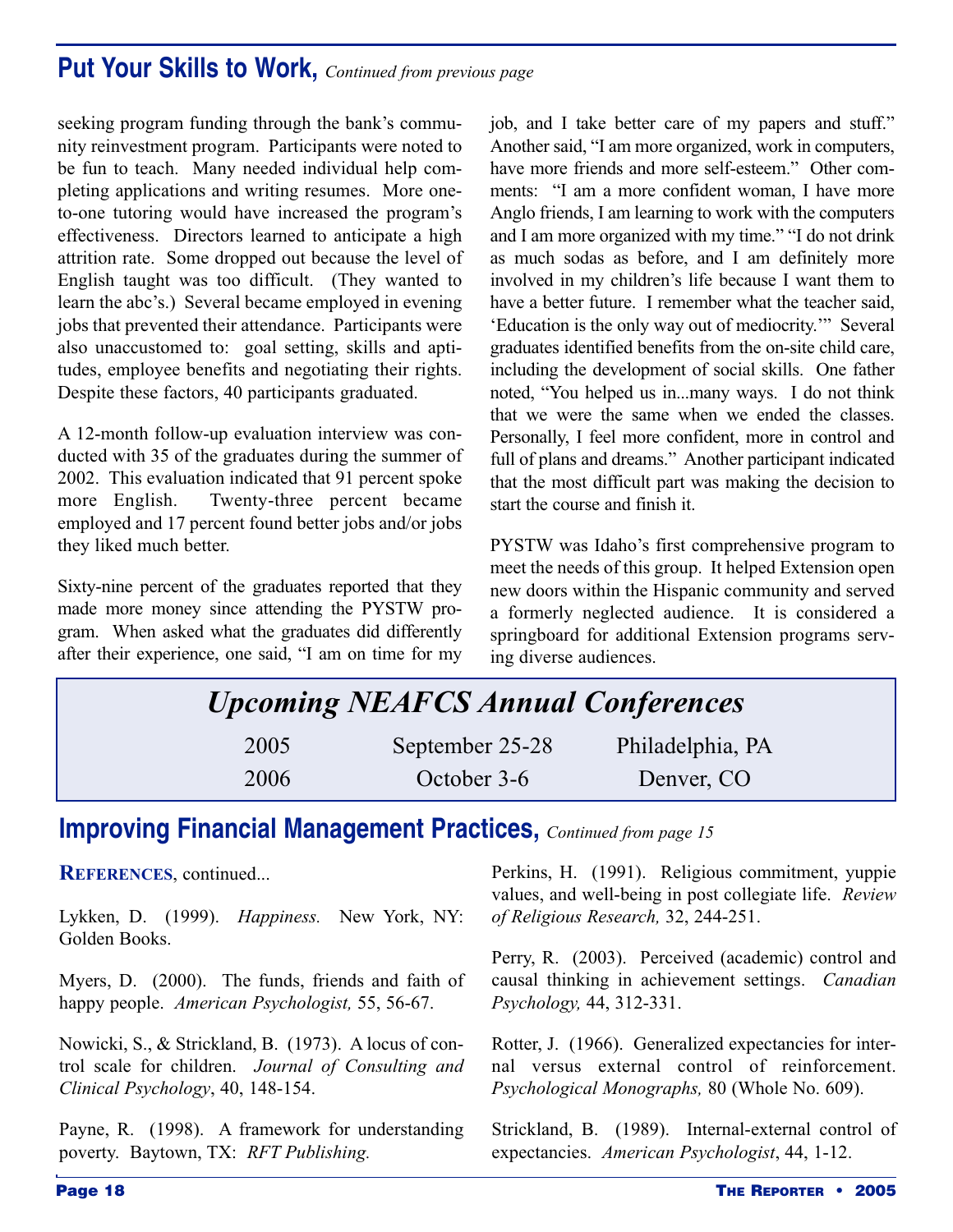# **Collaboration to Promote Healthy Teen Development**

*Kimberly Greder, Assistant Professor, Human Development and Family Studies Iowa State University*

#### **INTRODUCTION**

The teen years are a transitional period for both teens and parents, particularly when there are special challenges and needs. Adults have great opportunities during this period to help teens transition positively into adulthood. While the key principles of healthy teen development have not changed over the years, the context in which teens develop has changed. The period of adolescence begins earlier today than in prior years, teens have more sporadic and less intense contact with parents than they did in the past, peers provide a strong sense of social support, schools are larger and less personal, and technology has increased the amount of information available to teens and presented challenges for parents to monitor what teens are exposed to (Steinberg, 2002). However, many teens are resilient in the face of the normative challenges during adolescence, especially if they have the support of one or more caring adults (Steinberg, 2001).

*Healthy Teen Development* (www.extension.iastate. edu/teen), a national satellite program, was developed to help parents and adults, who work with teens, better understand how teens develop and make decisions, the influences on sexual development, and the important role adults play in the lives of teens. Drs. Laurence Steinberg, Robert Blum, and Jennifer Oliphant, M.P.H., shared their research findings and applications during the program.

#### **DIMENSIONS OF TEEN DEVELOPMENT**

According to Steinberg (2002), there are the four key dimensions of teen development: health, intelligence, maturity, and connectedness, that need to be nurtured to help teens grow and develop into competent, caring adults. Teens need to have facts about lifestyles that promote health. Teens also need to have opportunities to acquire and practice healthy habits and skills to manage health risks (e.g. drinking alcohol). Related to intelligence, teens need opportunities to develop life, vocational, scholastic, critical thinking and decision making skills in everyday situations with the guidance and support of adults. To develop maturity, teens need guidance, role models and opportunities to manage their behavior, and establish a positive sense of self. Adults can also help create connectedness through caring relationships with others, attachments to social institutions (e.g., school) and a commitment to the larger society (e.g., donations to community and charitable causes).

#### **TEEN SEXUALITY**

Attributes that constitute sexual health in teens include: sexual development, reproductive health, ability to develop meaningful interpersonal relationships, ability to appreciate one's own body, ability to interact with both genders in respectful and appropriate ways, and an ability to express affection, love, and intimacy in accord with personal values. Adults can promote healthy sexual development by providing accurate information about sexuality, fostering responsible decision-making, offering guidance and support in exploring and maintaining personal values, and allowing access to comprehensive sexuality education and reproductive health care services (Oliphant, 2002).

Two of the strongest predictors of delayed and less frequent sexual intercourse among teens are parent/child connectedness and parent attitudes/values disapproving of teen intercourse (Blum, 2002). Youth development and peer education are two promising approaches to healthy sexuality. By actively involving youth in education, social competence, problemsolving skills, self-worth and belonging are nurture traits which promote healthy teen development (Oliphant, 2002).

Dr. Steinberg suggested ten principles for parenting teens (Greder, 2003). These include:

- 1. Parents matter. Teens need guidance and support from parents.
- 2. Stay warm and close. It is impossible to love and support your teen too much.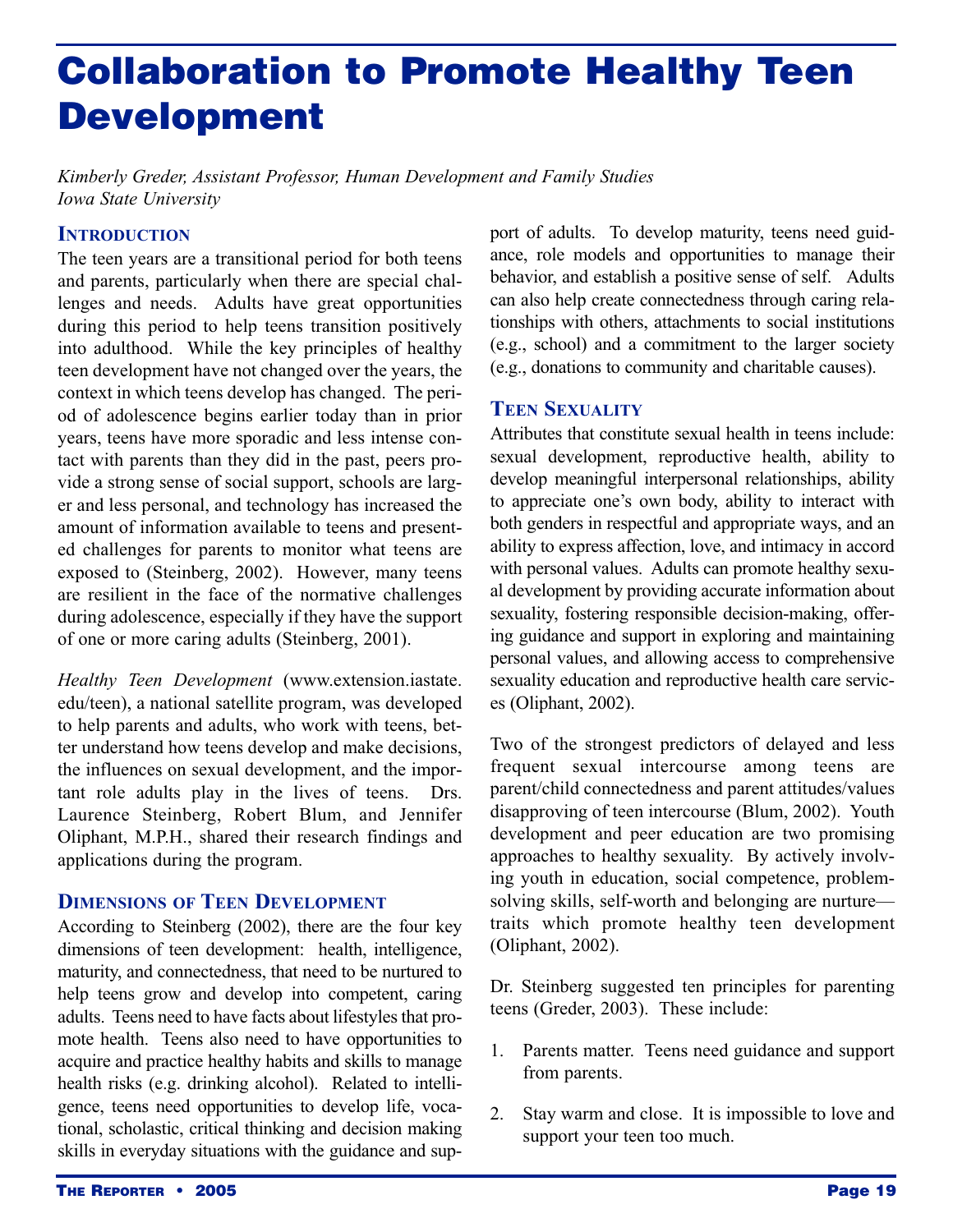### **Collaboration to Promote Healthy Teen Development,** *Continued from previous page*

- 3. Stay involved with your teen. Ask questions about school work and attend your teen's extracurricular activities
- 4. Set limits and provide structure. Communicate your expectations to your teen.
- 5. Enforce rules and consequences.
- 6. Be consistent each day and in every situation.
- 7. Discuss the reasons for rules and consequences.
- 8. Don't use harsh discipline.
- 9. Treat your teen with respect.
- 10. Understand adolescence is a period of change for both parents and children.

#### **ORGANIZATION AND SUPPORT FOR PROGRAM**

The logic model framework (University of Wisconsin Extension, 2002) was implemented. On-campus and field Cooperative Extension staff in five states contributed to planning and produced the series. Thirteen thousand dollars in grant funds and 14,000 dollars in registration fees were secured. Extension staff across the nation promoted the series locally, downlinked and facilitated the series, and compiled and submitted participants' evaluation forms.

Program activity outputs included: 1) planning and producing the satellite series, 2) designing and implementing local site activities and evaluation tools, 3) creating a web site and marketing materials, 4) developing an extension publication and video based on the program, and 5) incorporating information from the series in two state-wide trainings for Cooperative Extension staff.

Over 2,000 individuals participated in the series at 218 sites throughout the country. Participants reported being very satisfied with the series and were interested in participating in future satellite programs. Over 3,000 individuals visited the web site monthly (ISUE, 2004).

In a follow-up survey, five months later, 70% shared information from the program with teens and parents, 58% communicated better with teens, 41% accessed additional resources through Extension, and 35% used program materials in their work with families.

One community task force changed their approach to teen pregnancy prevention: "We are re-examining our project on bringing in an abstinence one-time speaker. We are looking at a more comprehensive program that promotes parents and teens communicating together."

#### **RECOMMENDATIONS FOR EXTENSION**

Given the financial constraints that Extension faces today, pooling resources to support national efforts is an effective way to maximize financial staff and resources. Technology tools, such as satellite videoconferencing, allow Extension staff to collaborate and deliver professional quality educational programs to others in remote locations and across great distances.

#### **REFERENCES**

Blum, R. (2002, October 24). Teen sexuality and the role of communication and decision making, http:// www.extension.iastate.edu/teen/facilitator/blum.pdf

Greder, K. (2003). Healthy teen development: Ten principles for parenting teens, http://www. extension.iastate.edu/Publications/SP213.pdf

ISUE. (2004). Iowa State University Extension WebTrend data, www.extension.iastate.edu/webstats

Oliphant, J. (2002, October 24). Healthy teen development, http://www.extension.iastate.edu/teen/facilitator/j.oliphant.pdf

Steinberg, L. (2002, October 17). Healthy teen devlopment, http://www.iastate.edu/teen/facilitator/ls.pdf

Steinberg, L. (2001, March 22). The role of the family in adolescent development: http://www.cyfernet. org/keynote2001.html

University of Wisconsin Extension. (2002). Program development and evaluation: The logic model, www.uwex.edu/ces/pdande/evaluation/evallogicmodel.html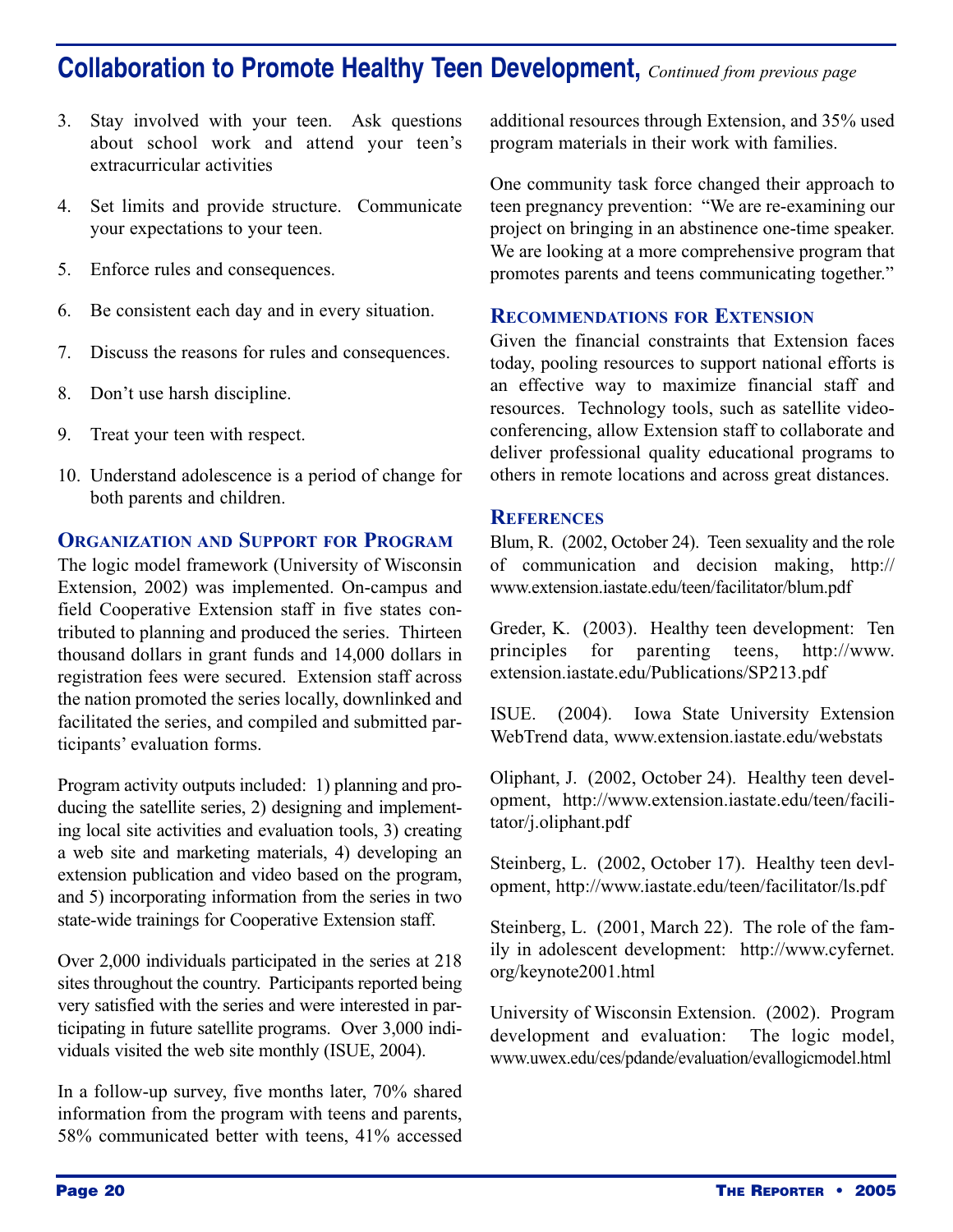# **Winner of the 2003-04 Grace Frysinger Travel Fellowship Studying Post-Consumer Textile and Clothing Waste**

*Yvonne J. Steinbring, CFCS*

*4-H Youth Development/Family Consumer Science Advisor University of California Cooperative Extension, Siskiyou County, yjsteinbring@ucdavis.edu*

#### **INTRODUCTION**

Since 2000, my main applied research has focused on post-consumer textile and clothing waste in my county. This is a critical issue to the environment of our local area as all the clothing and textile waste goes into the landfill. My research documented that eight local thrift shops sent about 350 garbage bags of clothing and textiles to the landfill each month. Individuals contribute even more to this amount.

While working with a project development group, I established that many useful attractive items can be made from these discarded textiles. However, this diversion cannot begin to handle the volume of waste. More options need to be considered. I wanted to see how thrift shops in other areas utilize their textile and clothing waste.

By collecting more data about other agencies' efforts, I felt I could decrease the amount of textile and clothing waste in the Siskiyou County landfill but more needed to be learned and explored.

#### **OBJECTIVES OF STUDY LEAVE**

- 1. To further enhance my understanding of the national and international aspects of utilization and disposal of post-consumer clothing and textile waste.
- 2. To develop curriculum that will enable others to replicate the recycling of waste denim in a variety of settings.

#### **EXPERIENCES**

To accomplish the first objective, I visited two thrift shops in Medford, Oregon, located fifty miles north of Yreka. I toured the recycling part of their businesses to see how they disposed of waste textiles, clothing,



and shoes as well as wood pallets, boxes, plastics and appliances. Both businesses had compactors to bale the waste clothing and textiles for shipment to processing centers. The clothing was sorted into general groups: draperies, bedding, jeans, and children and adult clothing.

In April, I visited the large warehouses at Hildago, Texas that resell these bales of clothing. I also visited a flea market at Edinburg where clothing is purchased from these warehouses and resold by individuals. People either buy a whole bale or pick through the loose clothing at the warehouses, selecting certain items to sell to others. At the flea market some people bought things and resold them again in a different part of the same market! Before I did this study, I didn't realize that clothes baled at a thrift store may be resold four or five times!

I attended the California Integrated Waste Management Recycling Trade Show in Sacramento in March. I met representatives of companies that produce and market recycled items and identified a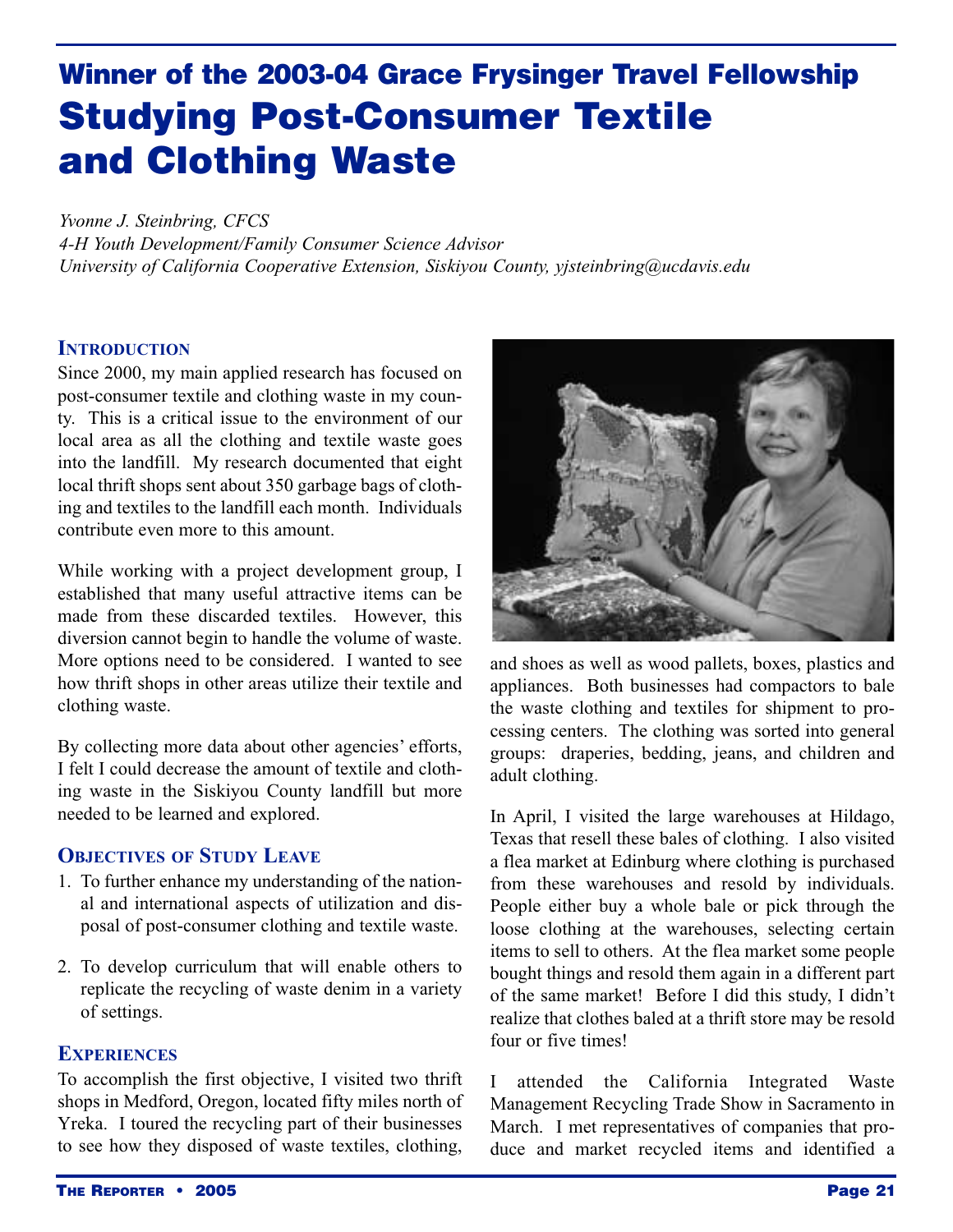### **Post Consumer Waste,** *Continued from previous page*

regional contact who worked with me to include recycled textile items from Siskiyou County on the www.recyclestore.com web site. I arranged for him to come to Siskiyou County to photograph items from the local Hospice Heartisans shop.

I wrote the description of our mission and each item that was photographed. I also proofed the web site, made corrections, provided additional photos, and answered e-mail messages.

To encourage others to use waste textiles and clothing to create and decorate, I developed a 10-unit curriculum specifically about using denim. This included a reference sheet for evaluating garments as well as specific directions for making eleven different items. Prior to writing the curriculum, I made samples of each item to test the directions and to show during my presentations. The curriculum included a bibliography of references to offer future ideas to readers. Since some of my presentations would be to Spanish-speaking audiences, the curriculum was translated into Spanish.

I gave presentations to Orange County (CA) 4-H leaders and members and to Kern County (CA) 4-H clothing and craft leaders. At both programs, I discussed my research project, shared the curriculum, and involved the group in testing one or two of the lessons. The leaders provided feedback to improve and revise the curriculum.

In March, I spent five days working with a group of volunteers at the Borderlinks in Nogales, Mexico. Borderlinks is a non-profit agency that hosts about 2000 visitors to study border issues and language each year. Jeannette Warnert, University of California Communications Services, accompanied me as a translator. I took supplies, the Spanish curriculum and samples of projects. I taught how to use discarded clothing and textiles to make items to sell. The group was anxious to acquire income for their agency as well as themselves. The agency had a used clothing distribution system to supply the materials for these projects. I was also invited by Texas Textiles and Clothing Specialist, Dr. Pamela Brown, to give two presentations at training meetings in April. The first was in San Antonio for 35 Texas Cooperative Extension agents and Master Clothing Volunteers (MCVs). The MCVs worked with a diverse clientele that included women in prison, alternative high school students, and volunteers in thrift stores. The second presentation in Edinburg had over 65 MCVs and Hildago County Extension staff, all of whom were Hispanic. A local teacher from the Parent Resource Center served as a translator.

At both programs, I presented background information about my research. I discussed how the curriculum could be incorporated into their programs and provided copies in both English and Spanish. Dr. Brown put my curriculum and digital pictures on an "Agents Only" web site for Texas A&M Cooperative Extension and this information was also distributed at a NEAFCS annual meeting session.

The goal of these presentations and the curriculum was to allow others to replicate my work, use recovered textiles to make useful and decorative items, and decrease the amount of waste textiles sent to landfills. The Master Clothing Volunteers (MCV) in Texas also worked with small business development, providing another option for low-cost products. Several of the volunteers at Edinburg were very interested in the prices the Northern California group received for similar items.

#### **FUTURE ACTIVITY**

I will be receiving feedback/evaluations and revising the curriculum prior to its submission for publication in the University of California system in 2005. As with many projects, the more you learn about a topic the more you find you need to learn. I expanded my understanding of the disposal of waste textiles and clothing, but continue to seek alternatives for the situation in Siskiyou County. I feel the opportunity to share my program with the people at Borderlinks in Nogales, Sonora, and Edinberg, Texas, added a great deal to my appreciation of working with another culture. I am grateful for the Grace Frysinger Fellowship that supported this travel to Texas and Mexico. I encourage colleagues to apply for this study grant and to investigate sabbatical leave policies at their university.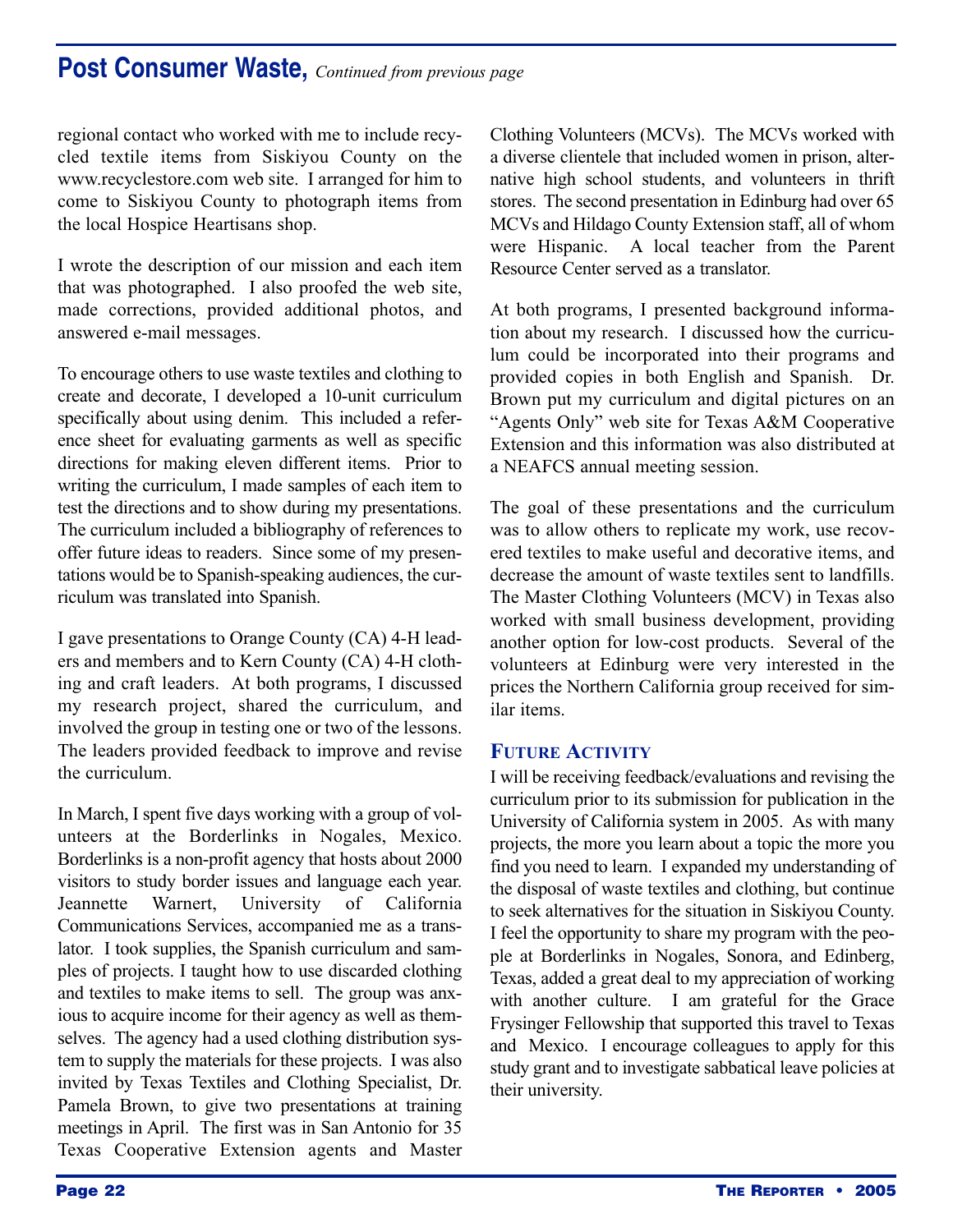# **Expanded Food and Nutrition Program Celebrates 35 Years**

In 2004, the Expanded Food and Nutrition Education Program (EFNEP) celebrated 35 years. A national conference was held in Washington D.C. to continue the program's direction and provide national awards to selected adult and youth participants who have significantly enriched their lives though the EFNEP program and to Extension staff and volunteers who have been instrumental in the success of EFNEP throughout the years.

On March 2, 2004, in the Senate Dirksen Building auditorium, the following Extension professionals were honored for their outstanding programs:

> Steven Garett, Tacoma, WA Robin Orr, Urbana, IL Susan Uthoff, Marion, IA Karen K. Wilken, Fort Collins, CO

Honored as EFNEP CHAMPIONS were:

Elgio "Kika" de la Garza, Retired Congressman

Linda Melcher, University of Wyoming Extension

Margaret "Peg" Randall, Retired University of Massachusetts Extension

Jan Scholl Penn State Cooperative Extension

For more information on the EFNEP, the awards nominees and their programs, see the CSREES web site. EFNEP research was featured in the 2004 Reporter.

The goals and dreams of the EFNEP program are excerpted from a speech first given by Margaret "Peg" Randall in 1988:

#### **I AM EFNEP**

I am EFNEP—born in the turbulence of the 60s when attention was drawn to hunger, poverty and malnutrition present in the lives of many Americans, to help low-income families and youth improve their diets. Part of the Land Grant College movement, I bring the University connection to many who otherwise might never benefit from its research and knowledge.

Nutrition assistants are my eyes, hands, and heart who teach, care, and go the extra mile delivering nutrition education messages to a large, ethnically diverse population. Their dedication, compassion and commitment along with the thousands of volunteers who donate their efforts, has brought personal growth and career opportunities to clients, as they increased self-esteem, left welfare, found better jobs, improved their nutritional status, earned high school and college degrees and in some cases became Extension agents.

I work to be efficient, creative and accountable—but I do not lose commitment to those I serve. My program is my people. My product is education. My goal is helping people to improve their nutrition and health.

Today, the need for me continues. As the number of low-income people increases, I can save dollars by modifying the diets of low-income participants and reduce the risk factors associated with chronic diseases—thereby reducing health care costs.

I have made a difference in people's lives and in their futures. I have helped provide tools and opportunities to succeed—to achieve and excel. What more could a nation want for its families and its children? I am EFNEP!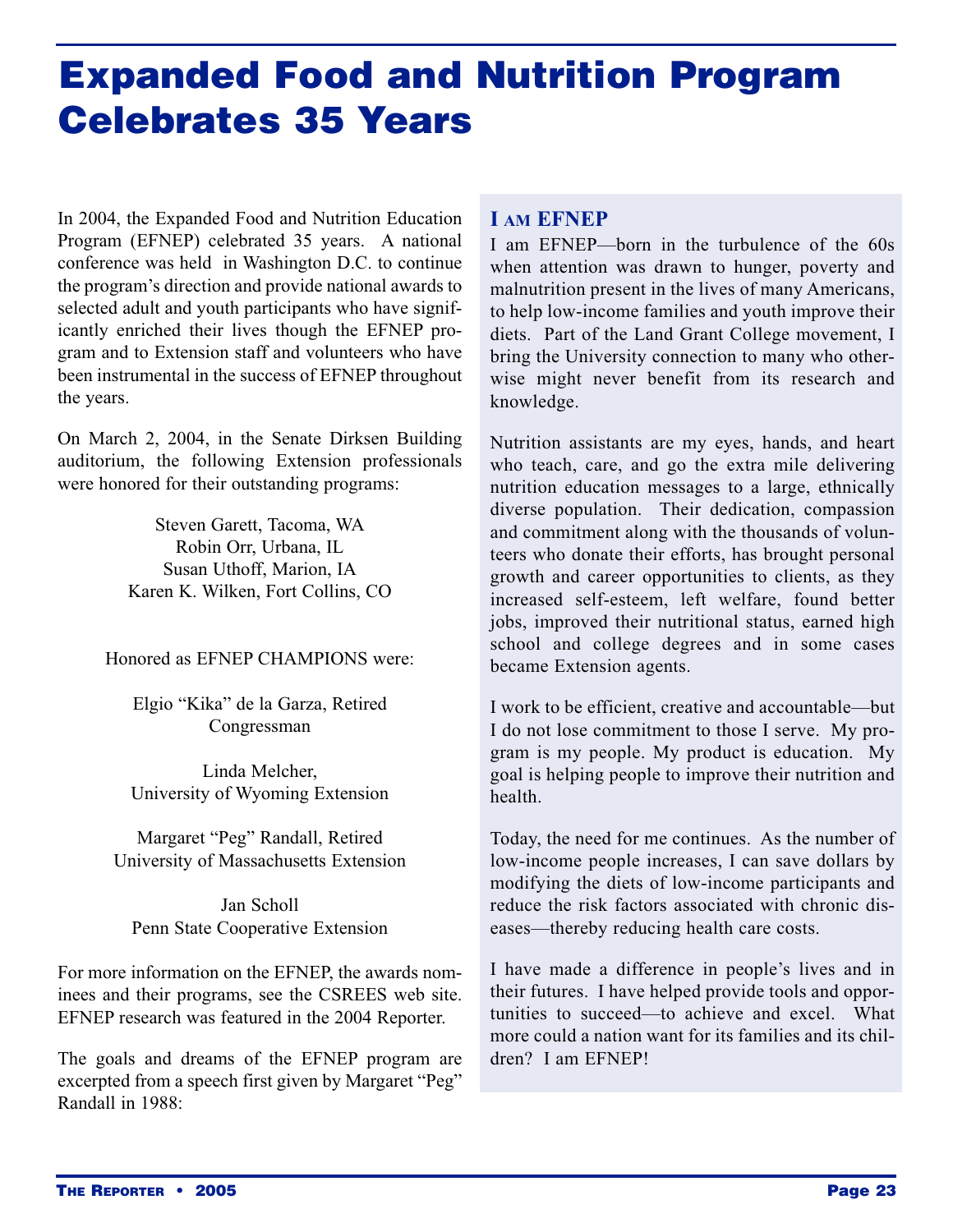## **Research to Practice: Research Study Abstract**

#### **TEACHING PROBLEM READERS: A MIXED-METHOD APPROACH**

Fran T. Fleener, Ph.D., Pullman, Washington

Jan F. Scholl, Ph.D., Penn State University

Reading is important to health and other life skills. Many Extension educators coordinate reading programs or are concerned with the literacy levels of those reading their publications.

Nearly every primary classroom in America has some youngsters who have problems learning to read. Although there are advocates for continued phonics studies as a remedial, a mixed method may actually be more successful. Ten second and third grade youth were identified by their teachers as having trouble learning to read. Taught outside the classroom one hour three times a week, the readers were divided into two groups.

Group 1 was taught with the classroom text and continued phonics instruction under supervision. Group 2 used a pre-primer text with a mixed method featuring teacher modeling and rapid group reading. No pauses were permitted to allow the children to lose their train of thought. At the end of 4.5 months, all of the students in Group 2 passed into the next grade due to their improved reading. None of the children in Group 1 did. The youth in Group 2 also expressed a greater enthusiasm toward reading than Group 1.

More research is needed to determine whether the remarkable results are due to the curricula, the group reading, the fast pace of the instruction, group vs. individual reading or all of these factors. Additional trials for varying lengths of time and additional groups, adult and non-English speaking audiences, and instructors are indicated to confirm the results of this method.

# **Cornell University Offers the Dean's Research Fellowship**

Each year, the College of Human Ecology at Cornell University and the Mann and Kroch libraries at Cornell University offer a six-week continuous fellowship to study any aspect of home economics/family and consumer sciences history. The fellowship was the result of the national conference, *Rethinking Women and Home Economics in the Twentieth Century*, sponsored by the college in 1991.

More than 22 individuals have taken advantage of this fellowship. The deadline is in March every year and the selections are made by April 1 to study at Cornell (Ithaca, New York) during the same year, (usually during the summer). This is a very exciting opportunity as the AAFCS archives have been transferred to the Cornell libraries.

Information on the fellowship may be found at: http://www.human.cornell.edu/history/main.cfm. The application can be found on this site as well as a pictorial listing of past fellows and their topics. Some of the topics are listed below:

Grant, Julie. (1992). Child study clubs and the parent education movement, 1915-1940.

Stupski, Karen (1996). Role of the laboratory in the home economics movement 1900-30.

Scholl, Jan (2002). Educational technology used by home economists in the 20th century.

Bittekoff, Charlotte (2003). The problem of changing food habits, national well-being, nutritional health and food reform, 1937-1946.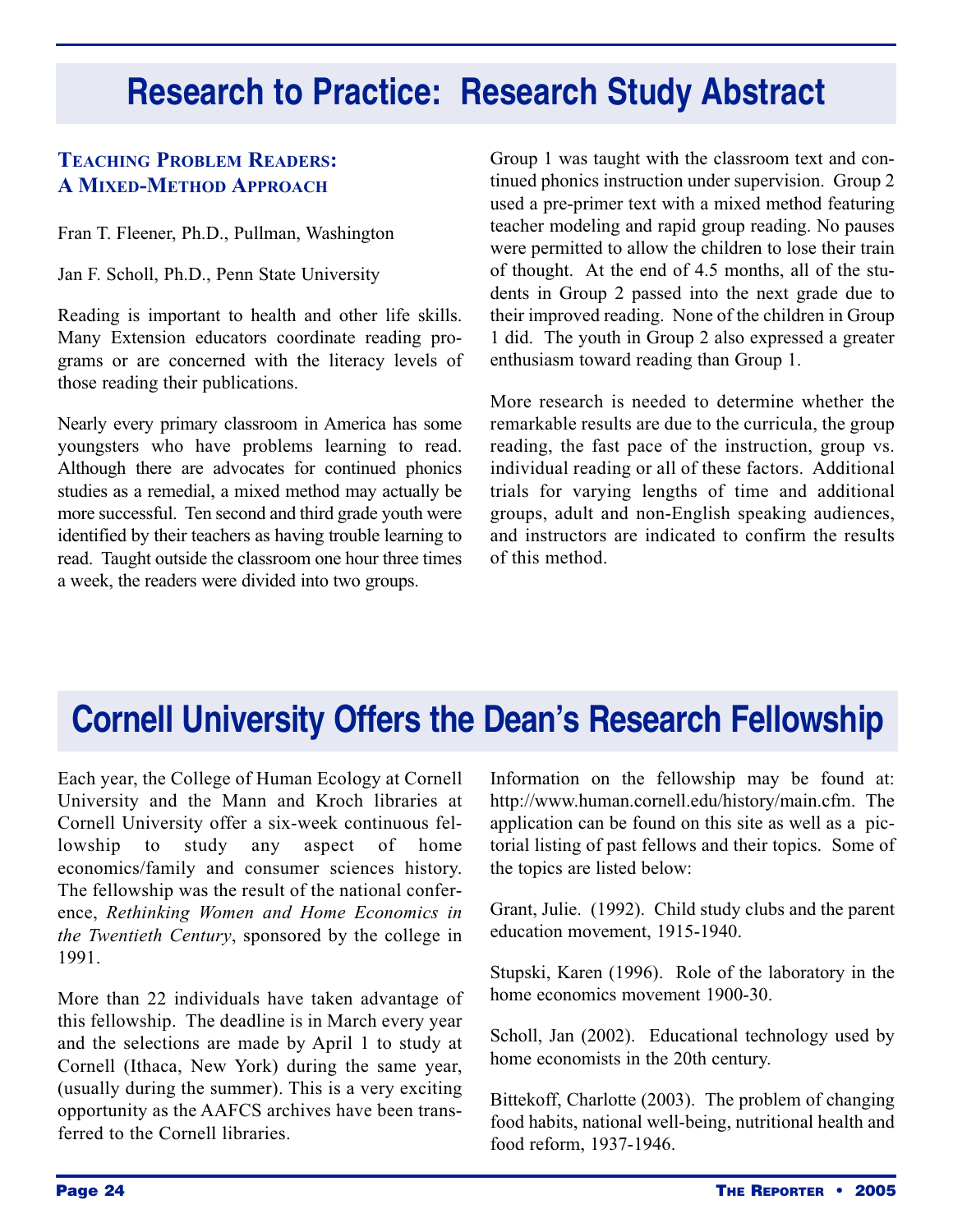# **Selected 2004 Child Nutrition and Fitness Graduate Studies**

*Compiled by Jan Scholl, Penn State University*

These are just some of the many graduate studies completed in 2004. The inter-library loan department of your library can help you borrow or purchase copies.

Bohney, Donna. A content analysis of nutrition-related information in preschool books. M.S. thesis, Valdosta State University.

Boury, Sarah. Parental perceived barriers to active commuting to and from school of elementary school children. M.A. thesis, University of Nebraska, Kearney.

Bruss, Mozhdeh. Childhood obesity: Caregivers' perceptions, attitudes and behaviors related to physical activity and inactivity. Ph.D. dissertation, Western Michigan Univ.

Coe, Dawn. The importance of physical education classes in relation to physical activity behaviors, physical fitness, and academic achievement in middle school children. Ph.D. dissertation, Michigan State University.

Ellis, Joan, A. The effect of an 8-week school-based intervention on obesity, cardiovascular fitness, physical fitness and nutritional knowledge in fourth-grade students. Ph.D. dissertation, Southern University.

Gianfortone, Sheila. Bridging student fitness and academic achievement through quality physical fitness programs. M.A. thesis, California State University, Stanislaus.

Hanson, Cynthia. The role of public school district in fighting childhood obesity. M.P.A. thesis, California State University.

Hellems, Martha. Eating behaviors, physical activity levels and nutrition knowledge in elementary and middle school students in Charlottesville, Virginia. M.S. thesis, University of Virginia.

Leff, Jamie. The development and evaluation of a handbook for Brownie leaders to teach proper nutrition to Brownie Girl Scouts. B.S. thesis, California Polytechnic (SLO).

LeMasurier, Guy. Physical activity and aerobic fitness levels of middle school students. Ph.D. dissertation, Arizona State University.

Leuthe, Kristen. The impact of physical fitness testing on self-esteem. M.A. thesis, Gratz College.

Morgan, Charles. A longitudinal study of the relationships between physical activity, body mass index, and physical self-perceptions in youth. Ph.D. dissertation, Arizona State Univ.

Nelson, Maika. Examination of adolescent physical activity and overweight levels. M.S. thesis, Brigham Young University.

Robinson, Mark. A fitness walking program for urban elementary school children. M.E. thesis, University of Toledo.

Smith, Annette. A community-based intervention health program for childhood obesity. M.A. thesis, Maryville University of St. Louis.

Smith, Stephanie. Addressing childhood obesity through education policy. M.P.A. thesis, San Francisco State University.

To locate additional studies, scan the WorldCat™ and Dissertation Abstracts on your library database system!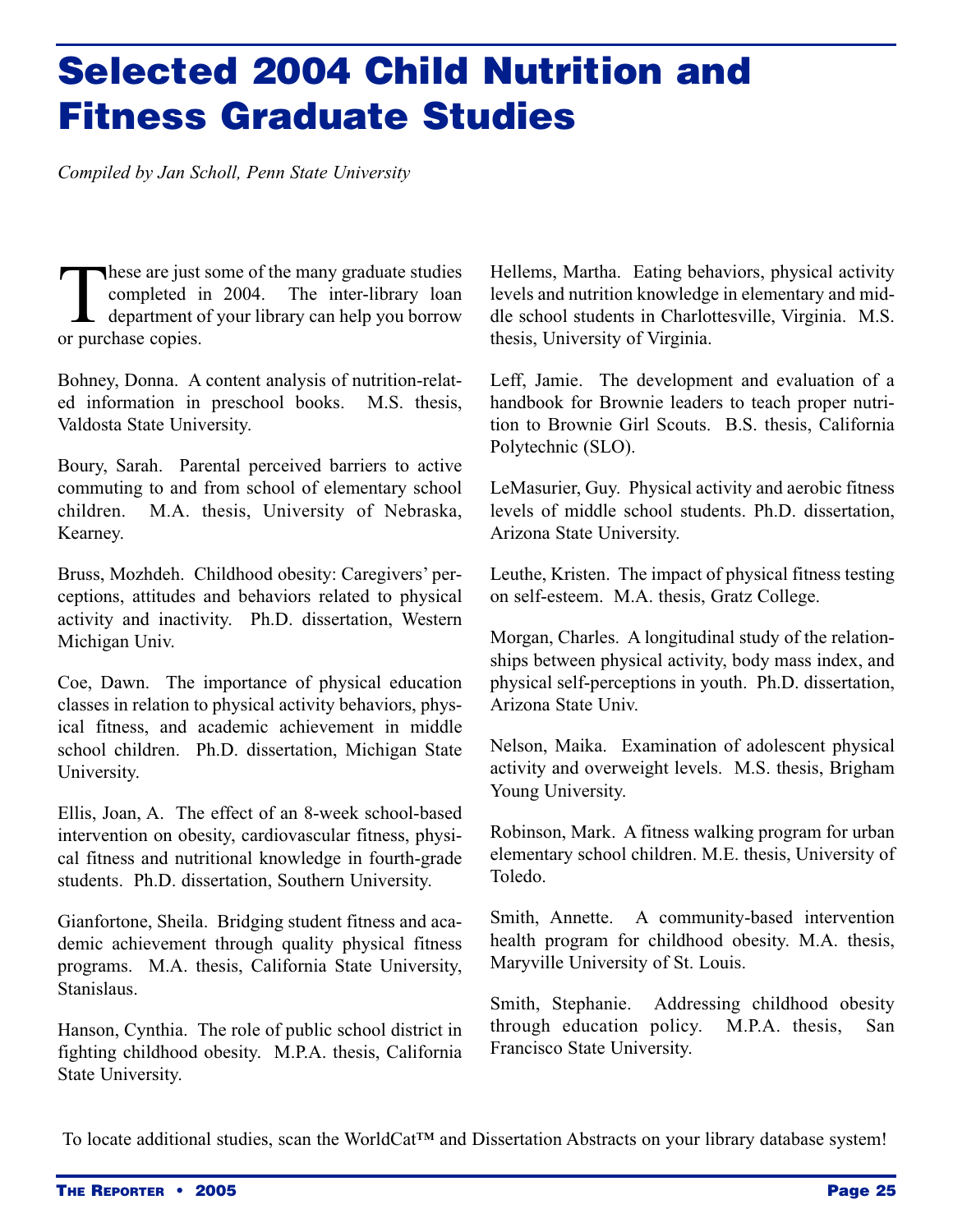# **Selected 2004 Health and Wellness Graduate Studies**

*Compiled by Jan Scholl, Penn State University*

Iterally hundreds of health related graduate<br>studies are completed each year. These 2004<br>studies are relevant to current Extension efforts<br>and initiatives These can be loaned or purchased studies are completed each year. These 2004  $\overrightarrow{I}$  studies are relevant to current Extension efforts and initiatives. These can be loaned or purchased through college or university interlibrary loan services.

Brown, Shannon, L. The relationship between bone density and measures of fitness, physical function, and activity in older obese adults with knee osteoarthritis. M.S. thesis, Wake Forest University.

Dalton, Jonathan. The effects of writing about a future stressful experience on physical health and cognitive functioning. Ph.D. dissertation, Fordham University.

Eastwood, Jo Ann. Psychological factors and healthrelated quality of life in patients diagnosed with coronary heart disease. Ph.D. dissertation, UCLA.

Hunter, Leslie-Anne. Improving adherence to the diabetic self-care regimen: A pilot study. M.S. thesis, Wake Forest University.

Kirk, Alicia, G. The relationship between loneliness and physical health of senior adults. M.A. thesis, Siena Heights University.

Little, Yolanda. The effectiveness of restraint alternatives for fall prevention in the elderly population, M.S. thesis, Touro College.

Luther, Cynthia. Living the coming of osteoporosis: Health promotion behaviors of women at risk for osteoporosis in Mississippi. Ph.D. dissertation, University of Alabama.

Mou, Jin. A community health needs assessment of selected communicable diseases in low-income populations. M.P.H. thesis, University of Wisconsin.

Pane, Cori. The effect of stroke education in a rural community. M.S. thesis, State University of New York, Binghamton.

Parks, Jennifer. Health care strategies for responding to domestic violence: A literature review. M.P.H. thesis, University of Texas School of Public Health, Houston.

Payne, Patrea. Sun protection knowledge and practices among adolescents in a rural, coastal community. M.S. thesis, Florida State University.

Reinhart, Amber. America's self-reported use of the Internet to access health information: A systematic review of the literature. M.A. thesis, State University of New York, Buffalo.

Tolan-Halleck, Melissa. Reflections of learners in an on-line environment: Attempting to apply learned knowledge as part of a weight management program. M.S. thesis, Michigan State University.

Vaughn, Stephanie. Factors influencing middle-aged and older Latin American women's participation in physical activity. Ph.D. dissertation, University of San Diego.

Zaman, A. Katie. The need for culturally appropriate visual aids in health education for minorities: A focus study. M.S. thesis, Minnesota State University, Mankato.

To locate additional studies, scan the WorldCat™ and Dissertation Abstracts on your library database system!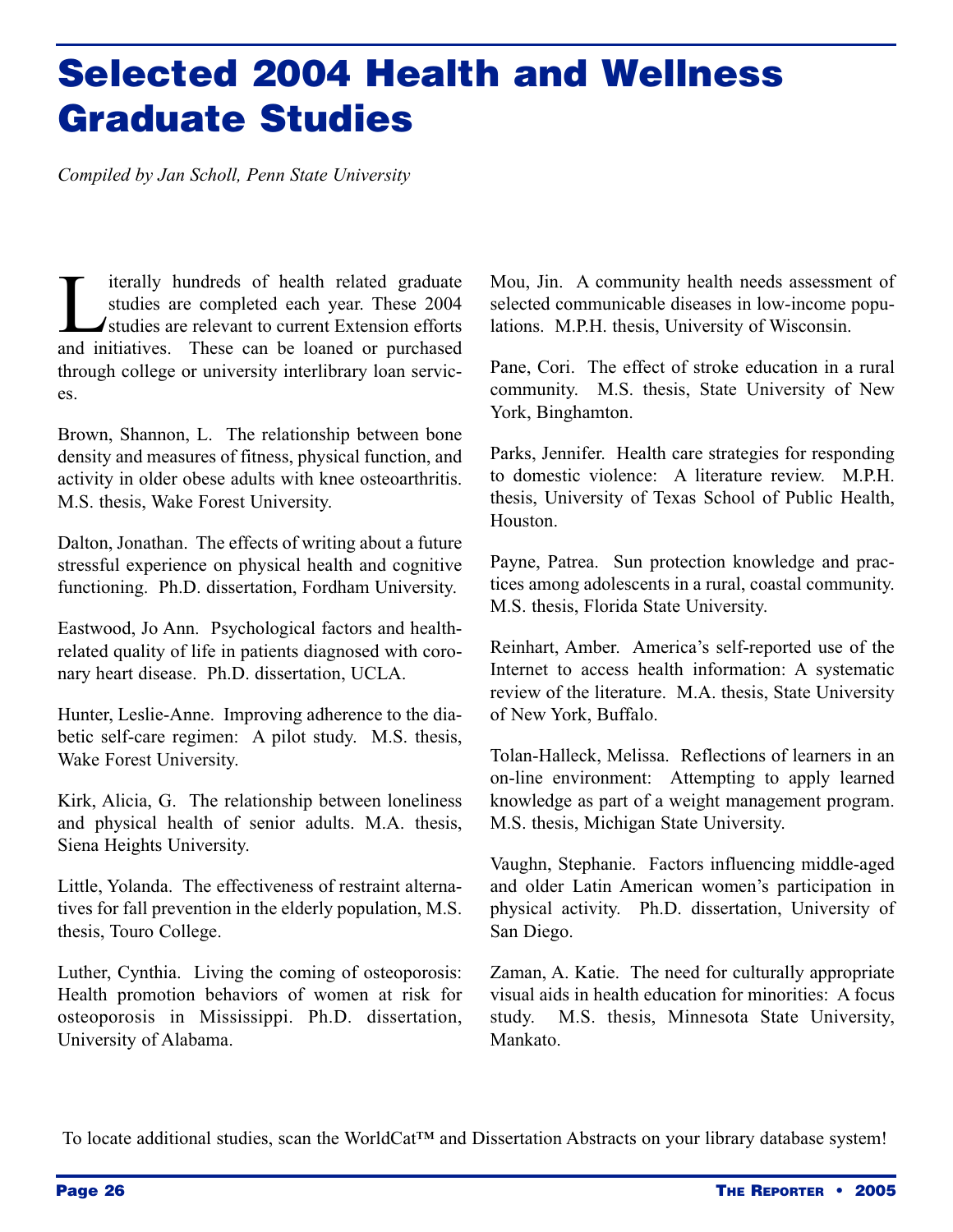# **Selected FCS Research Articles in Other Refereed Journals**

*Compiled by Jan Scholl, Penn State University*

Other refereed journals publish family and consumer sciences research articles. These are just some of the articles published in 2004. If you publish an article in 2005 and wish it included in the 2006 Reporter, please forward the information to the editorial task force.

#### **Journal of Extension (www.joe.org)**

Enfield, Richard, & Lee, Faye. (2004). Co-authoring papers in research teams: Avoid-ing the pitfalls, 42 (1).

Furtis, Ted, et al. (2004). Using technology to link researchers and educators: Evaluation of electronic conferencing, 42(1).

Guion, Lisa, et al. (2004). Youth perspectives on food safety, 42(1).

Killackey-Jones, Brenda. (2004). An effective onehour consumer education program on knowledge, attitude and behavior toward functional foods, 42(1).

Ferrer, Millie, et al. (2004). Rediscovering the potential of in-depth training for extension educators, 42(1).

Nummer, Brian. (2004). Creating an interactive home food preservation tutorial in Flash (computer software), 42(1).

Guion, Lisa. (2004). Design, implementation and evaluation of an elder abuse program, 42(3).

Williams, D. Pauline, et al. (2004). Diabetes stepping up to the plate: An educational curriculum focused on food portioning skills, 42(3).

Robinson, Sharon. (2004). Pediatric overweight practice guidelines: Implications for Extension educators, 42(3).

Bosch, Kathy. (2004). Cooperative Extension responding to family needs in time of drought and water shortage, 43(4).

Brown, Barbara, & Hermann, Janice. (2004). Super nutrition activity program, 43(4).

Ingram, Patreese, et al. (2004). Tips for designing publications for underrepresented audiences, 43(4).

Dunn, Carolyn, et al. (2004). Body-image, selfesteem, and nutrition concerns of parents of 6th and 7th grade students, 43(5).

Day, Patrick, et al. (2004). Family violence education in public waiting rooms, 43(5).

Nitzke, Susan, et al. (2004). Extension and research professionals join forces to address a critical nutrition issue, 43(4).

Oleson, Mark. (2004). Using technology to provide financial education, 43(4).

Cranwell, Michele, et al. (2004). Evaluating a domestic violence task force: Methods to strengthen a community collaboration, 43(6).

#### **Forum for Family and Consumer Issues www.ces.ncsu.edu/depts/fcs/pub\_91/forum**

Marshall, James. (2004). Newlywed debt: The antidowry, 9(1).

Skogrand, Linda, et al. (2004). A process for learning about and creating programs for culturally diverse audiences, 9(1).

Lv, Nan, & Cason, Katherine. (2004). Food safety related practices and acculturation of first generation Chinese Americans in Pennsylvania, 9(1).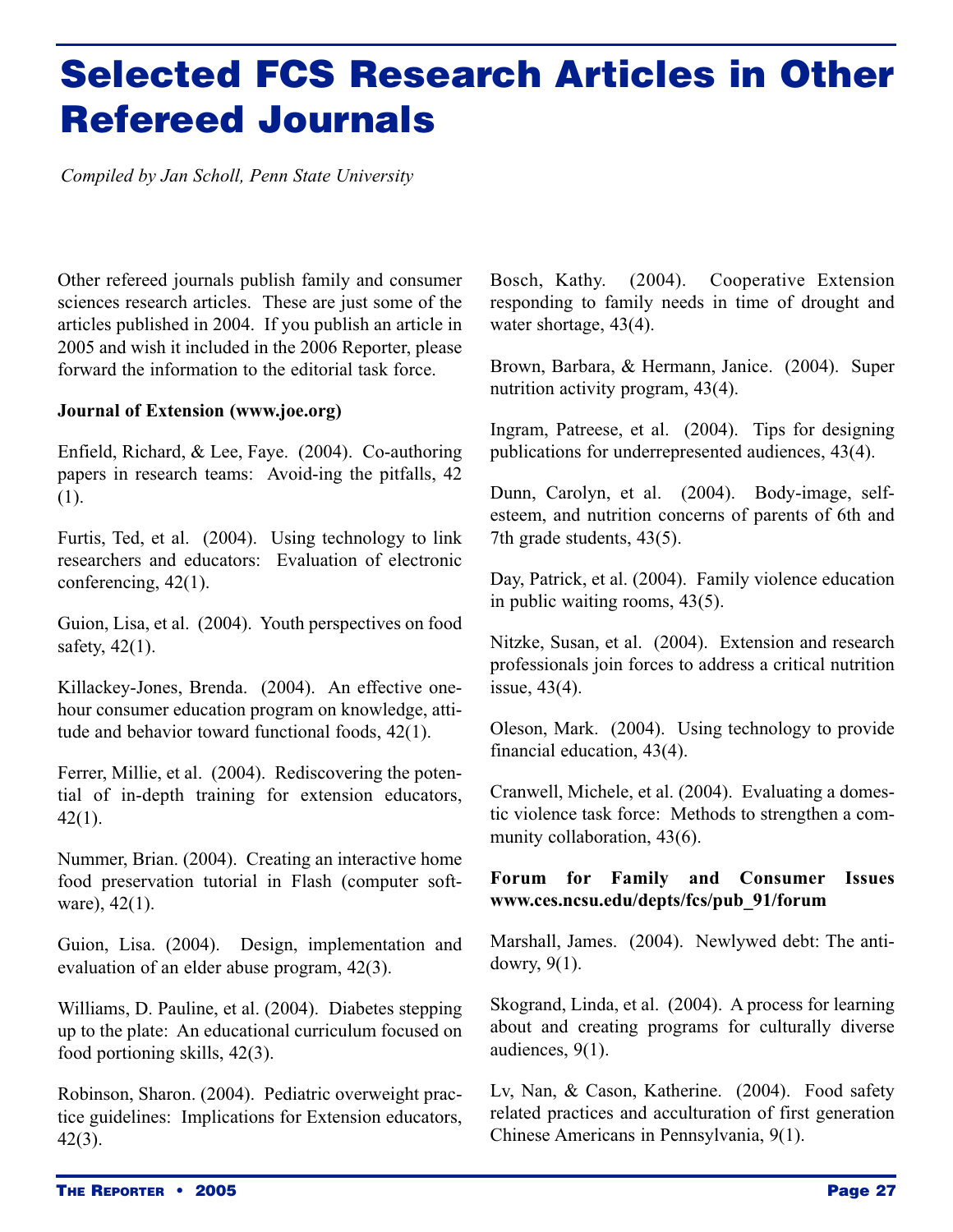### **Selected FCS Research Articles in Other Refereed Journals,**

*Continued from previous page*

#### **Journal of Family and Consumer Sciences**

Kaplan, Matthew. (2004). Toward an intergenerational way of life, 96(2), 5-9.

Dickinson, Joan, et al. (2004). Preventing falls with interior design, 96(2), 13-20.

Liou, Doreen, & Contento, Isobel. (2004). Health beliefs related to heart disease prevention among Chinese Americans, 96 (2), 21-7.

Murimi, Mary. (2004). Dietary habits and body size perception of elementary school children, 96(2), 45- 51.

Birckmayer, Jennifer, et al. (2004). Parenting the second time around, 96(2), 53-54.

Geyer, Bonnie, et al. (2004). Grandparents University: Wisconsin program unites generations, 96(2), 55-55.

Coffman, Charlotte. (2004). Handmade items comfort Alzheimer's patients, 96(2), 58-59.

Gorman, Patricia, & Kiss, Elizabeth. (2004). Securing retirement dreams, 96(2), 59-60.

Clark, Lois, et al. (2004). Newsletter addresses stepfamily issues, 96(2), 62-63.

Hogue, Teresa. (2004). Transitional collaboration: More than the sum of its parts, 92(3), 8-11.

Delgado, Enilda, & Canabal, Maria. (2004). Work/family balance among Latinos in the U.S.: Barriers and facilitators, 92(3), 27-31.

Muske, Glenn, et al. (2004). Engaging rural retailer in visual merchandising, 92(3), 53-56.

Daugherty, Renee, & Williams, Sue. (2004). Oklahoma partnership engages citizens, 96(2), 57.

Boyer, Luann. (2004). Rural Colorado task force offers diabetes education, 96(3), 58-59.

Shockey, Susan. (2004). Saving money in Ohio, 96(3), 60-61.

Stovall, Celvia. (2004). Extension partners on financial programs for refugees, 96(3), 64.

Myers-Walls, Judith. (2004). Positive parenting: Key concepts & resources, 96(4), 10-3.

Greger, Kimberly. (2004). Iowa curriculum strengthens core competencies of parenting educators, 96(4), 14-21.

Scholl, Jan, Cason, Katherine, & Cherry, Tom. (2004). Teaching food preparation with video flash cards, 96(4), 55-57.

DeBord, Karen, Head, Sandra, & Sherrill, Connie. (2004). Parenting education with a captive audience, 96(4), 58-59.

Crocoll, Caroline. (2004). Grandparents raising grandchildren, 96(4), 59-60.

Smith, Charles, & Chandler, Lori. (2004). Building community support for parent education, 96(4), 61.

Walker, Susan, & Nelson, Pat. (2004). Effective parenting education through age-paced newletters, 96(4), 67-68.

Jensen, Christine, & Serfustini, Ellen. (2004). Utah State Extension develops course for foster care youth, 96(4), 74-75.

Bailey, Sue. (2004). Selecting FCS higher education programs, 96(4), 78.

Journal of Family & Consumer Sciences. (2004). Themes and deadlines for 2006, 96(4), 81.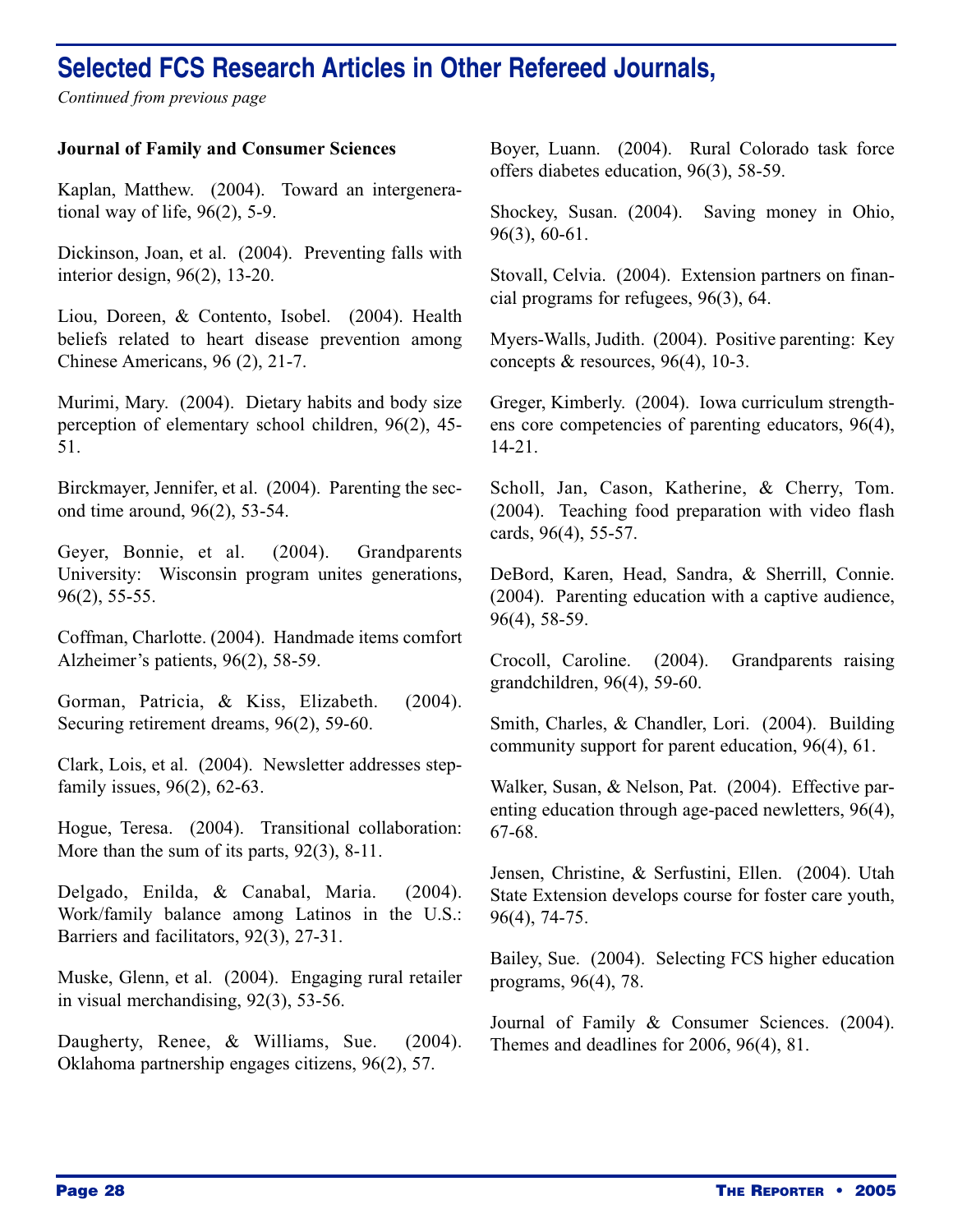# **NEAFCS External Reviewers for Promotion & Tenure**

*Your supervisor has asked you to provide a list of reviewers outside the state for your tenure or promotion packet. This is a list compiled by NEAFCS member, Susan Morris, skmorris@umd.edu, updated in November 2004.*

*A more detailed list, with information about the expertise of each reviewer and the tenure and promotion policies of their particular universities and/or Cooperative Extension systems, is provided on the NEAFCS web site. The reviewers are listed in alphabetical order.*

Linda Bowman, RD/LN, Extension Agent IV, Family and Consumer Science Professor, Expertise: Nutrition, Food Safety, Consumer Education...more. Santa Rosa County Extension, Milton, FL lindab@co.santa-rosa.fl.us

Judy Branch, MS, CFCS, Extension Specialist Family & Community Development, Associate Professor. Expertise: Family Life, Human Development, Parenting...more. University of Vermont Extension, Berlin, VT, judy.branch@uvm.edu

Donna Brinsfield, AFC, Associate Professor (Senior Agent with tenure). Expertise: Family Finance. Caroline County Extension, Denton, MD, donnavb@umd.edu

Lois Clark, Director and County Extension Educator, Family and Consumer Sciences, Associate Professor. Expertise: Family Life and Resource Management. Ohio State Extension, Auglaize County, Waupakoneta, OH, clark.21@osu.edu

Susan Crusey, Extension Educator, FCS, Associate Professor. Expertise: Nutrition and Resource Management. Ohio State Extension, Bellefontaine, OH, crusey.1@osu.edu

Sharon Hoelscher Day, MA, CFCS Professor (Full agent) Expertise: Food Safety, Nutrition, Health, Housing...more. University of Arizona Extension, Phoenix, AZ shday@ag.arizona.edu

Karen Dickrell, CFCS, Family Living Educator and Department Head, Professor. Expertise: Family Life, Parenting, Diversity, Food Safety and Preservation. University of Wisconsin, Outagamie County, Appleton, WI, Karen.dickrell@ces.uwex.edu Debra Driscoll, Extension Educator, Family and Community Development, Full Professor, Expertise: Food Safety, Nutrition, Family Financial Management...more. Oregon Extension, Polk County, Dallas, OR, debra.driscoll@oregonstate.edu

Karen Ensle, EdD, RD, FADA, CFCS, Extension Educator, FCS, Associate Professor. Expertise: FS-NEP, EFNEP Nutrition, Food Safety, Low-Income...more. Rutgers Extension, Union County, Westfield, NJ, ensle@aesop.rutgers.edu

Linnette Goard, Extension Educator, Family and Consumer Science, Assistant Professor, Expertise: Nutrition and Food Safety. Ohio Extension, Lorain County, Elyria, OH, goard.1@osu.edu

Marsha Goetting, PhD, CFP, CFCS, State Extension Family Economics Specialist, Professor. Expertise: Family Financial Management, Montana State University, Bozeman, MT, goetting@montana.edu

Priscilla Graves, Extension Agent, Family and Consumer Sciences. Expertise: Family Resource Mgmt. North Carolina Extension, Randolph Co., Aseboro, NC, Priscilla\_graves@ncsu.edu

Doris Herringshaw, CFCS, Associate Professor, Expertise: Leadership, Ethics, Diet, Nutrition...more. Ohio Extension, Wood County, Bowling Green, OH, herringshaw.1@osu.edu

Julie Holman, Extension Agent IV, FCS, Full Professor. Expertise: EFNEP, Nutrition, 4-H EFNEP, Clothing, Textiles...more. Florida Extension, Hillsborough County, Oshkosh,WI, holman@mail.ifas.ufl.edu

*More reviewers are listed on the next page*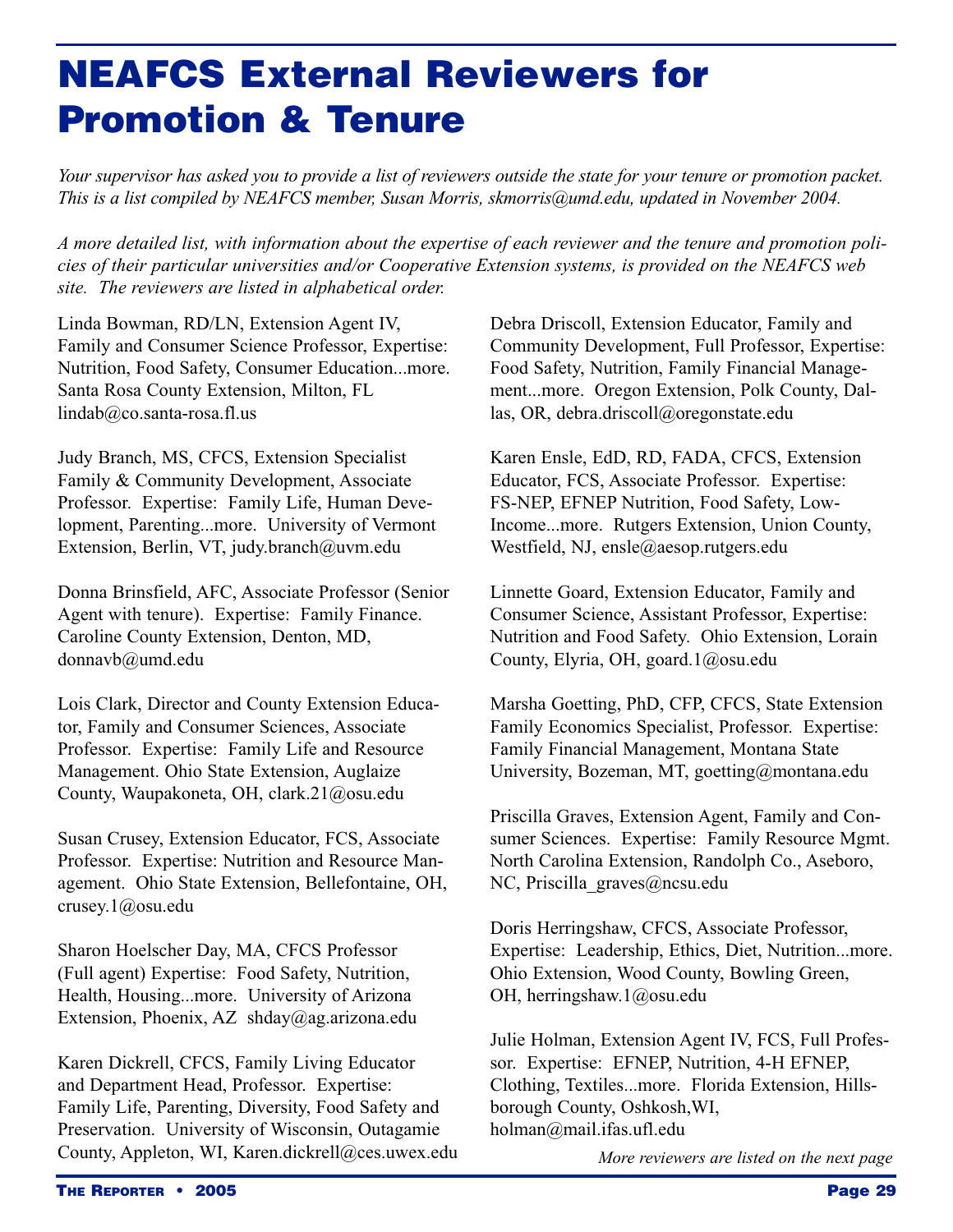### **External Reviewers,** *Continued from previous page*

Christine Kniep, Family Living Educator and Dept. Head, Professor. Expertise: Family Life...more. Wisconsin, Extension, Winnebago Co., Oshkosh, WI, christine.kniep@ces.uwex.edu

Jo Ann Koch, PhD, Extension Area Specialist Associate Professor. Expertise: Parenting education, Family Literacy...more. University of Nevada, Las Vegas, NV, kochj@unce.unr.edu

Lisa Lachenmayer, Curriculum Development and Outreach, Assistant Professor (no longer in tenure track position) Expertise: Nutrition...more. FS-NEP Coordinator, College Park, MD, llachenm@umd.edu

April Martin, Associate Extension Agent. Expertise: Family/Life, Parenting. University of Tennessee Extension, Carthage, TN, amartin3@utk.edu

Daryl Minch, Extension Educator, Family & Consumer Health Sciences, Assoc. Professor (tenured county department head). Expertise: Food Safety. Rutgers Extension, Somerset County, Bridgewater, NJ, minch@rce.rutgers.edu

Susan Morris, AFC, Extension Educator, FCS, Professor/Principal Agent. Expertise: Financial Management. Maryland Extension, Montgomery County, Derwood, MD, skmorris@umd.edu

Barbara O'Neill, PhD, CFP, CRPC, AFC, CHC, CFCS, Extension Specialist, Professor II., Expertise: Financial Management. Rutgers Extension, New Brunswick, NJ, oneill@aesop.rutgers.edu

Marilou Rochford, Extension Educator, FCS Associate Professor. Expertise: Human Development (child care, aging...more). Rutgers Extension, Cape May County, Cape May, NJ, rochford@aesop.rutgers.edu

Jan Scholl, PhD, State Extension 4-H FCS Curriculum Specialist, Associate Professor. Expertise: Curriculum Development, Nutrition and Clothing. Penn State University Extension, University Park, PA, jscholl@psu.edu

Debra Shriver, Extension Agent, Associate Professor Expertise: Family Life and Leadership Development West Virginia Extension, Fairmont, WV, dsshriver@mail.wvu.edu

Cynthia R. Shuster, Extension Agent, FCS Associate Professor. Expertise: Family Life and Leadership Development. Ohio Extension, Perry Co., Somerset, OH, Shuster.24@osu.edu

Deborah Thomason, EdD, CFLE, Extension Family & Youth Specialist, Professor. Expertise: Financial Counseling, Youth & Money...more. Missouri Extension, Savannah, MO, TravinichekR@missouri.edu

# **2005 NEAFCS JOURNAL REVIEWERS**

Linda K. Bowman Diana Christensen Claudia Collins Sharon Hoelscher Day Chutima Ganthavorn Carolyn Gilles Jessye Goertz Lou Gorr Jo Anne Kock

Heidi LeBlanc Nadezhda Mamontova David Paul O'Brien Deborah S. Shriver Cindy Strasheim Cynthia B. Torppa Rebecca Travnichek Beth Van Horn Mary Ellen Welch

If you would like to be a reviewer for the 2006 journal, request an application and submit it to: Lee Ann Kendrick, University of Nevada Cooperative Extension, 2324 Red Rock St., Las Vegas, NV 89146-3157. Phone 702-257-5598 E-mail: Kendrickl@unce.unr.edu. Past reviewers are required to update information before May 1 and as needed.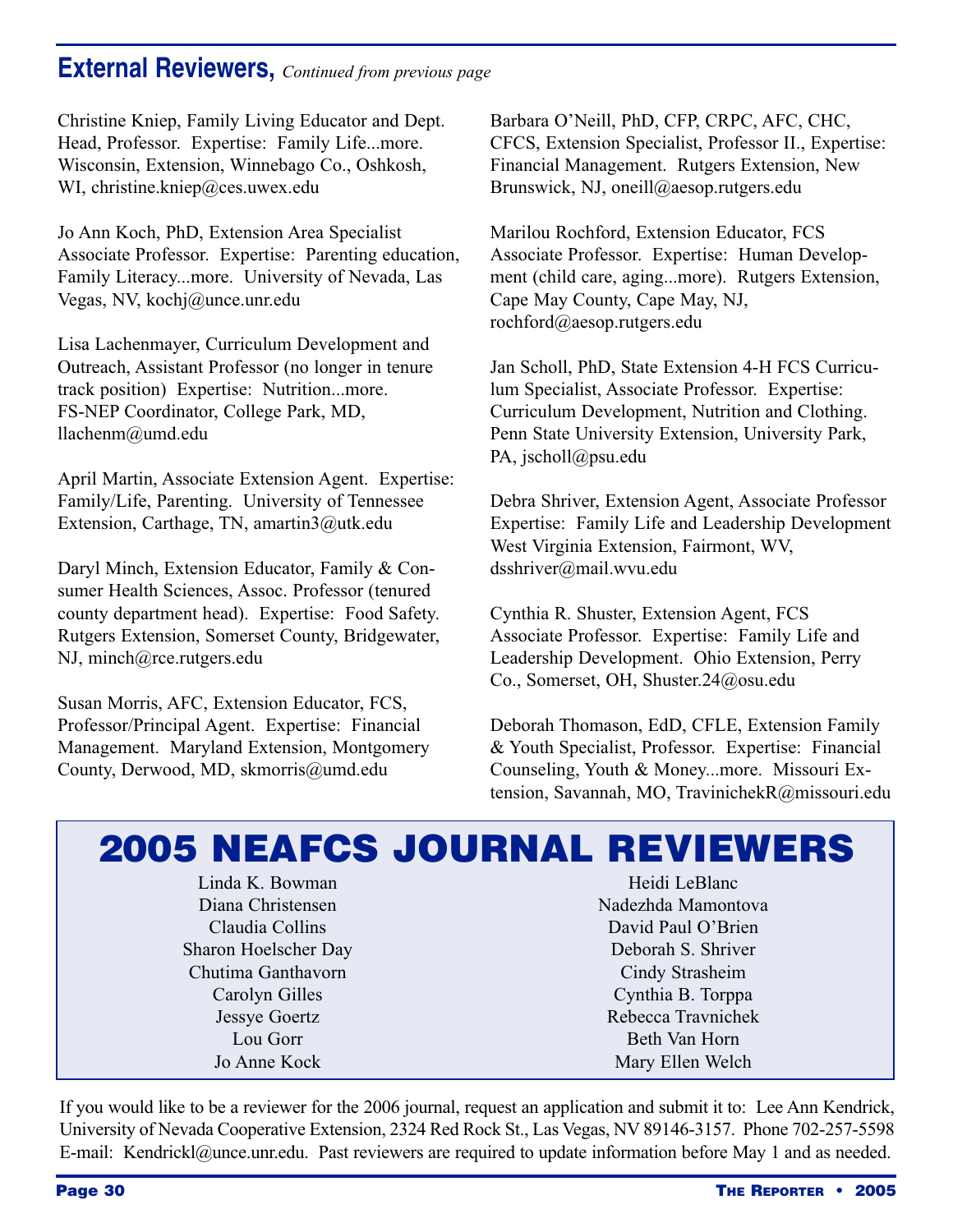# **Submission Guidelines for the Journal**

The Research Journal of Extension Family & Consumer Sciences is an annually published, peer reviewed publication of the National Extension Association of Family and Consumer Sciences. This NEAFCS journal publishes research articles, including applied research and successful programs with evaluation data. Award winners are also encouraged to submit their programs and research efforts. Contact the editor or Vice President for Member Resources with questions regarding the suitability of materials for publication.

Submit articles to the editor in Rich Text Format as an e-mail attachment. Submit one copy with author information and another copy without the author page or any reference to the author, institution or state in the text. Also, submit two copies (as above) of the paper by mail to the editor before the deadline.

Articles should not have been published previously. If the article, program description or research has been published in any format, a signed letter on letterhead from both the publisher and the author must accompany the submission by the submission deadline. Any reference to an article published in a later work must credit this journal.

The submission deadline for the 2006 issue is May 1, 2005. The issue's theme is: Youth. Articles will be accepted throughout the year and may include other Extension FCS related topics. Submissions should be read by several colleagues **before** they are sent. Articles not formatted correctly or found with grammatical and spelling errors will be returned to the author before the review takes place. If the article is not suitable, the author will be notified.

The author contact is responsible for the content, accuracy and clarity of the entire submission. See the second page of this journal for affirmative action and disclaimer information.

Author Page: The title of the article, author name, professional title (both extension and academic), county and/or university affiliation, postal and e-mail addresses, telephone and fax numbers should be provided on a separate author page. Include complete information for each author and indicate (with an asterisk) one author contact who will handle review correspondence and communicate with the other authors. Should information about any author change, the editor should be notified immediately. Authors will be listed in the order they are submitted on the author page. Triple check spelling.

Following the author page, up to seven pages of text may be submitted on  $8 \frac{1}{2}$ " X  $11$ " paper with  $1 \frac{1}{4}$ " margins. The text must be double-spaced in a 10-12 pitch font, with the title of the article appearing at the top of the first page. The text of the article should be divided into these subcategories: introduction, objective (purpose or hypothesis), method, findings, summary and implications for Extension. No more than three additional pages may be included with references, charts and graphs. Each table or figure should be placed on a separate page.

The references should be alphabetical by author, cited using the current APA style, and left-justified. List only those references cited within the article. The article should be clear and concise with no visual images, fancy fonts or tabbing. Describe any photos or graphics at the bottom of the author page and wait for instructions before submitting them. A signed release from the photographer and those in the picture is required before publication.

The review process can take up to eight months. Each article is read by the editor and three or more reviewers. Comments are sent back to the author to improve the article. Award articles are also subject to review and editing. This process continues until the article is ready for publication.

If you have suggestions to improve the journal, please contact the Vice President for Member Resources or the editor. Comments will be reviewed by the task force committee throughout the year.

Editor Information: Jan Scholl, Editor, Research Journal of Extension Family & Consumer Sciences, Penn State University, 323 Ag Admin Building, University Park, PA 16802, 814-863-7444, jscholl@psu.edu